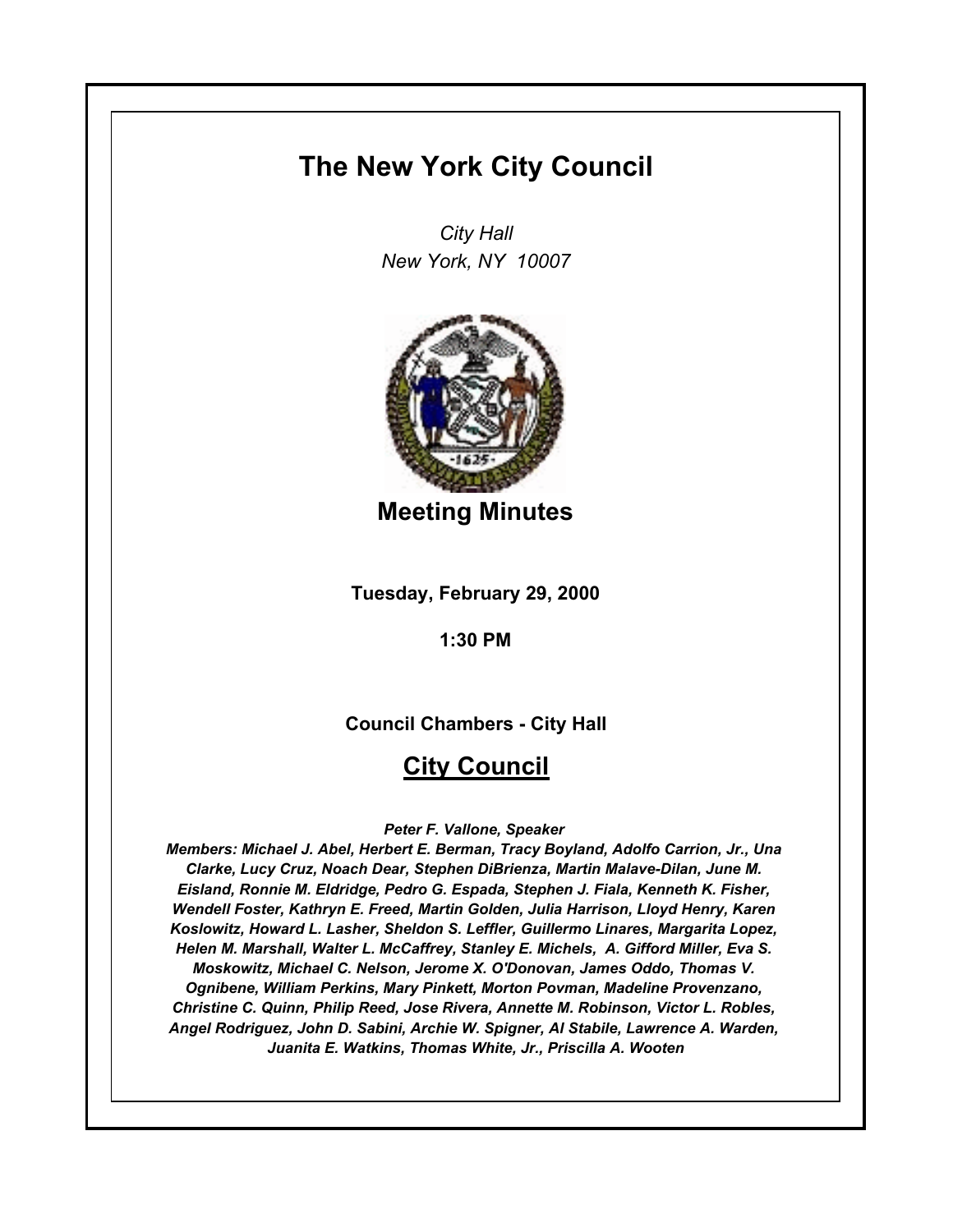*Public Advocate (Mr. Green)*

#### 1. Council Members

#### **Present,**

Speaker Vallone, Abel, Berman, Boyland, Clarke, Dear, DiBrienza, Eisland, Eldridge, Espada, Fisher, Foster, Freed, Golden, Harrison, Henry, Koslowitz, Lasher, Leffler, Linares, Lopez, Marshall, Malave-Dilan, McCaffrey, Michels, Miller, Nelson, Oddo, O'Donovan, Perkins, Pinkett, Provenzano, Quinn, Reed, Robinson, Robles, Sabini, Stabile, Warden, Watkins, White, Wooten and Ognibene

#### **Excused,**

Carrion, Cruz, Moskowitz, Povman, Rodriguez and Spigner *The presence of a quorum was announced by the Public Advocate (Mr. Green)*

#### 2. Invocation

*The Invocation was delivered by: Father James P. Hayes, St. Andrews R.C. Church, Cardinal Hayes Place, New York, NY 10007*

*Council Member Freed moved that the invocation be spread in full upon the Minutes and adopted.*

#### 3. Adoption of Minutes

*Council Member Espada moved that the Minutes of the Stated Meeting of Wednesday, January 19, 2000 be adopted and printed.*

## 4. Messages and Papers from the Mayor

- **M 0788-2000 Communication from the Mayor Submitting the Withdrawal of Base Station Application Number B01514 - Accord Car & Limo Service, Inc., also known as Accord Car & Limo Svc., Inc., also known as Accord Car & Limousine Service Inc., in the borough of Queens.**
- **M 0789-2000 Communication from the Mayor -- Submitting Preliminary FY2000 Mayor's Management Report.**
- 5. Communications from City, County, and Borough Offices
	- **M 0790-2000 Communication from the Department of Housing Preservation and Development - Submitting the 1999 New York City Housing and Vacancy Survey (HVS) pursuant to subdivision three of section one of the Local Emergency Housing Rent Control Act.**
- 6. Petitions and Communications
- 7. Land Use Call-Ups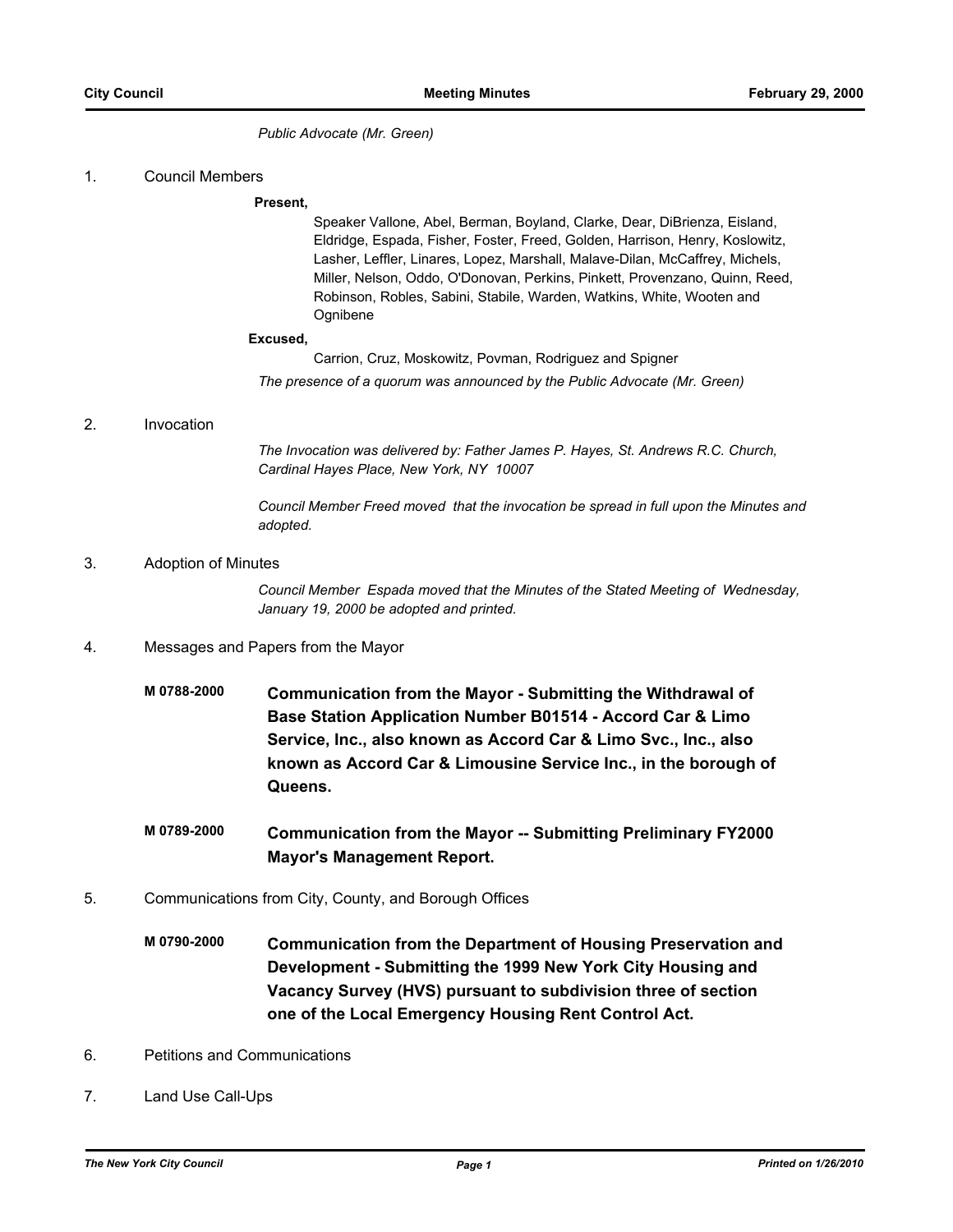**M 0791-2000 By Council Members Lopez and Freed: Pursuant to Rule 11.20b of the Council and Section 197-d(b)(3) of the New York City Charter, the Council resolves that the action of the City Planning Commission on Uniform Land Use Review Procedure Application Number 990448 PPM shall be subject to review by the Council.**

> *The Public Advocate (Mr. Green) put the question whether the Council would agree with and adopt such reports which were decided in the affirmative by the following vote:*

#### **Affirmative,** 45 -

Speaker Vallone, Abel, Berman, Boyland, Clarke, Dear, DiBrienza, Eisland, Eldridge, Espada, Speaker Fiala, Fisher, Foster, Freed, Golden, Harrison, Henry, Koslowitz, Lasher, Leffler, Linares, Lopez, Marshall, Malave-Dilan, McCaffrey, Michels, Miller, Nelson, Oddo, O'Donovan, Perkins, Pinkett, Provenzano, Quinn, Reed, Speaker Rivera, Robinson, Robles, Sabini, Stabile, Warden, Watkins, White, Wooten and Ognibene

#### **Excused,** 6 -

Carrion, Cruz, Moskowitz, Povman, Rodriguez and Spigner

- 8. Communications from the Speaker
- 9. Discussion of General Orders
- 10. Report of Special Committees
- 11. Reports of Standing Committees

Report of the Committee on Economic Development

# **Int 0459-1998 A Local Law to amend the administrative code of the city of New York, in relation to the regulation of public wholesale markets.**

*Attachments:* Committee Report - Int. No. 459-A.doc, Fiscal Impact Statement

### **Affirmative,** 36 -

Speaker Vallone, Berman, Boyland, Clarke, Dear, DiBrienza, Eisland, Eldridge, Espada, Fisher, Foster, Freed, Harrison, Henry, Koslowitz, Lasher, Linares, Lopez, Marshall, Malave-Dilan, McCaffrey, Michels, Miller, Nelson, O'Donovan, Perkins, Pinkett, Provenzano, Quinn, Reed, Speaker Rivera, Robinson, Robles, Sabini, Warden and Wooten

#### **Negative,** 7 -

Abel, Speaker Fiala, Golden, Leffler, Oddo, Stabile and Ognibene

**Excused,** 6 -

Carrion, Cruz, Moskowitz, Povman, Rodriguez and Spigner

**Enactment No:** 2000/015

#### Report of the Committee on Finance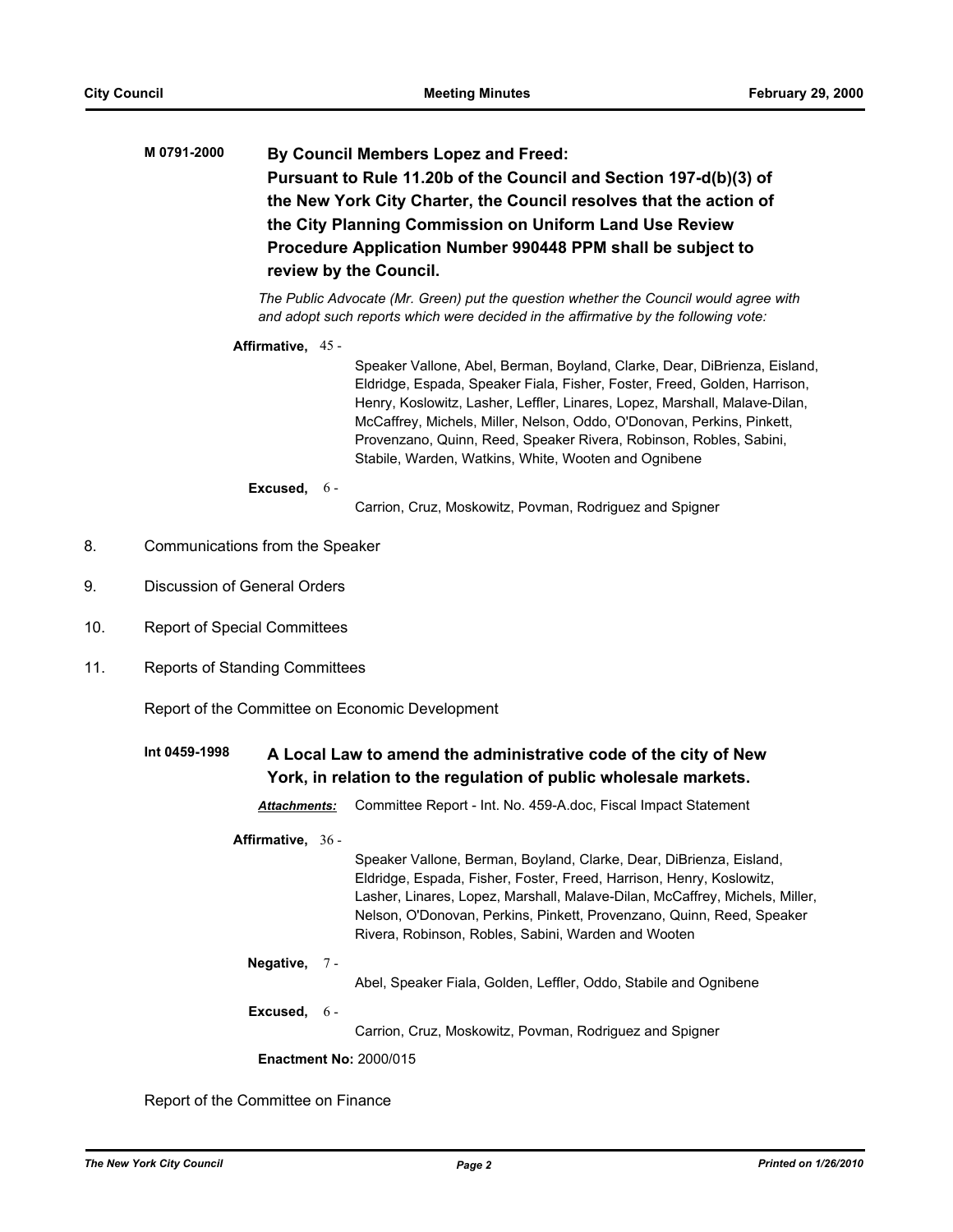- **LU 0281-1998 Application no. 19995079 HAX, an Urban Development Action Area Project, located at 1290 Lafayette Avenue, Council District no. 17, Borough of the Bronx. This matter is subject to Council review and action pursuant to Article 16 of the New York General Municipal Law, at the request of the New York City Department of Housing Preservation and Development, and Section 577 of the Private Housing Finance Law for a partial tax exemption.**
- **Res 1214-2000 Resolution approving an Urban Development Action Area Project located at 1290 Lafayette Avenue (Block 2763/Lot 190), the Bronx, and waiving the urban development action area designation requirement and the Uniform Land Use Review Procedure, pursuant to Sections 693 and 694 of the General Municipal Law (L.U. No. 281; 19995079 HAX).**

- **LU 0558-1999 Application no. 200005045 HAK, an Urban Development Action Area Project known as Crown Heights - Site B, located in Community Board 8, Council District no. 35, Borough of Brooklyn. This matter is subject to Council review and action pursuant to Article 16 of the New York General Municipal Law, at the request of the New York City Department of Housing Preservation and Development, and pursuant to Section 696 of the General Municipal Law for a real property tax exemption.**
- **Res 1215-2000 Resolution approving an Urban Development Action Area Project located at 877 Pacific Street (Block 1122/Lot 56) and 104 Underhill Avenue (Block 1152/Lot 51), Brooklyn, and waiving the urban development action area designation requirement and the Uniform Land Use Review Procedure, pursuant to Sections 693 and 694 of the General Municipal Law (L.U. No. 558; 20005045 HAK).**

*Attachments:* Committee Report

**LU 0560-1999 Application no. 20005047 HAK, an Urban Development Action Area Project known as Bedford-Stuyvesant/Fort Greene - Site B, located in Community Board 2, Council District no. 35, Borough of Brooklyn. This matter is subject to Council review and action pursuant to Article 16 of the New York General Municipal Law, at the request of the New York City Department of Housing Preservation and Development, and pursuant to Section 696 of the General Municipal Law for a real property tax exemption.**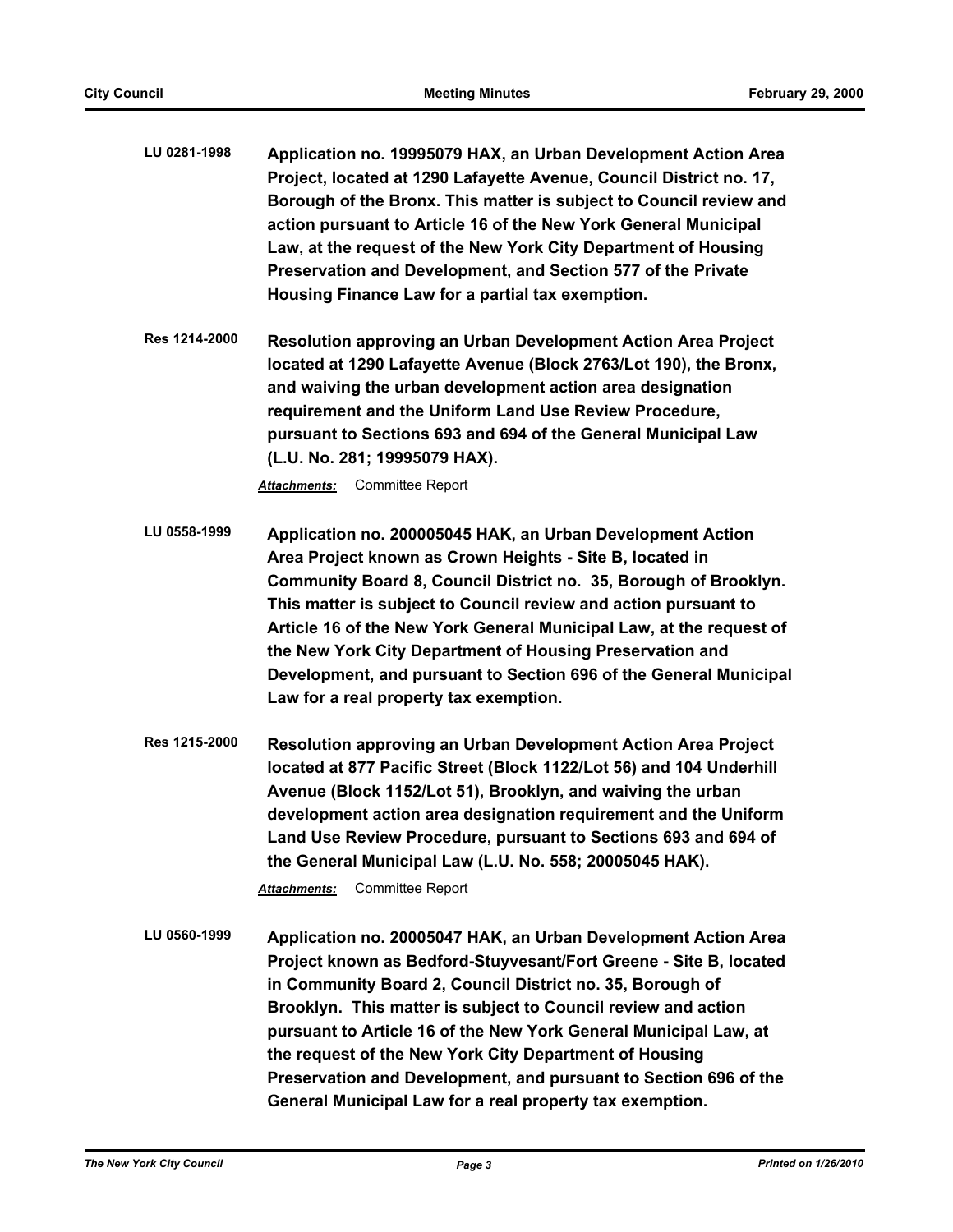**Res 1216-2000 Resolution approving an Urban Development Action Area Project located at 191 Gates Avenue (Block 1972/Lot 36), Brooklyn, and waiving the urban development action area designation requirement and the Uniform Land Use Review Procedure, pursuant to Sections 693 and 694 of the General Municipal Law (L.U. No. 560; 20005047 HAK).**

*Attachments:* Committee Report

- **LU 0562-1999 Application no. 20005049 HAK, an Urban Development Action Area Project known as Greene Avenue Condo/Coops, located in Community Board 2, Council District no. 35, Borough of Brooklyn. This matter is subject to Council review and action pursuant to Article 16 of the New York General Municipal law, at the request of the New York City Department of Housing Preservation and Development, and pursuant to Section 696 of the General Municipal Law for a real property tax exemption.**
- **Res 1217-2000 Resolution approving an Urban Development Action Area Project located at 233 Greene Avenue (Block 1952/Lot 70), Brooklyn, and waiving the urban development action area designation requirement and the Uniform Land Use Review Procedure, pursuant to Sections 693 and 694 of the General Municipal Law (L.U. No. 562; 20005049 HAK).**

*Attachments:* Committee Report

**LU 0640-2000 Application no. 20005175 HAK, an Urban Development Action Area Project, located in Community Board 4, Council District no. 34, Borough of Brooklyn. This matter is subject to Council review and action pursuant to Article 16 of the New York General Municipal Law, at the request of the New York City Department of Housing Preservation and Development and pursuant to §696 of the General Municipal Law for a real property tax exemption.**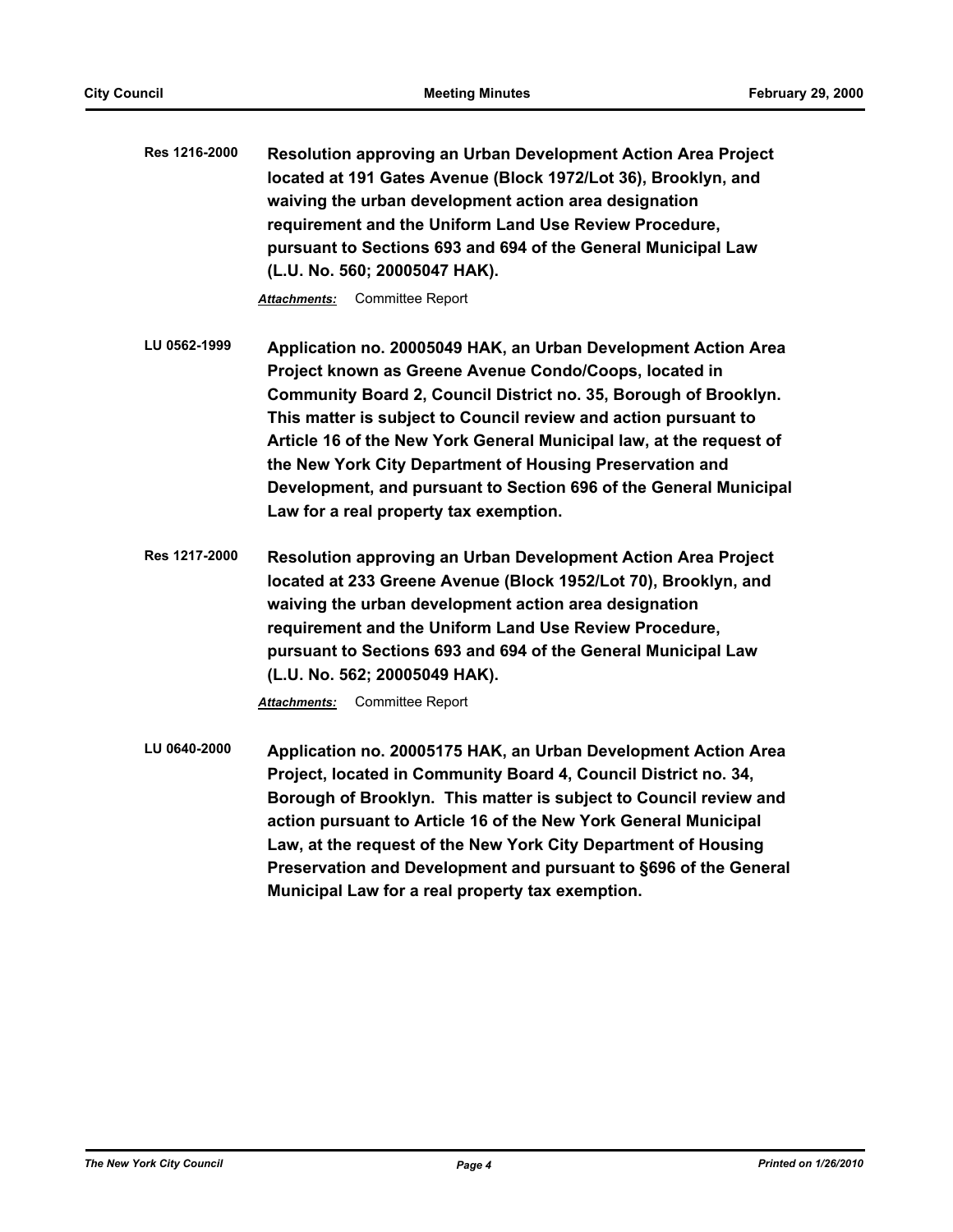**Res 1218-2000 Resolution approving an Urban Development Action Area Project (Bushwick Central II-A) located at Block 3332/Lots 36-38, 45, 47-53 and 59-60; Block 3333/Lots 2-3, and 44-49, Block 3340/Lots 43-46 and Block 3349/Lots 21, 22, 26, 27, 47 and 48, Brooklyn, and waiving the urban development action area designation requirement and the Uniform Land Use Review Procedure, pursuant to Sections 693 and 694 of the General Municipal Law (L.U. No. 640; 20005175 HAK).**

*Attachments:* Committee Report

- **LU 0662-2000 Application no. 20005201 HAX, an Urban Development Action Area Project, located at 1563 Walton Avenue, Council District no. 14, Borough of the Bronx. This matter is subject to Council review and action pursuant to Article 16 of the New York General Municipal Law, at the request of the New York City Department of Housing Preservation and Development and pursuant to Section 577 of the Private Housing Finance Law for a partial tax exemption.**
- **Res 1219-2000 Resolution approving an Urban Development Action Area Project located at 1563 Walton Avenue (Block 2845/Lot 45), the Bronx, and waiving the urban development action area designation requirement and the Uniform Land Use Review Procedure, pursuant to Sections 693 and 694 of the General Municipal Law (L.U. No. 662; 20005201 HAX).**

*Attachments:* Committee Report

Report of the Committee on General Welfare

**Int 0354-1998 A Local Law to amend the administrative code of the city of New York, in relation to the establishment of the transitional jobs program, a program designed to create temporary employment in the public sector and in community-based organizations, and to provide the participants of such program with education and training, career counseling, and related services, to enhance their ability to secure permanent employment after their participation in such program.**

*Attachments:* Committee Report - Int. No. 354-A, Fiscal Impact Statement, Committee Report - VETO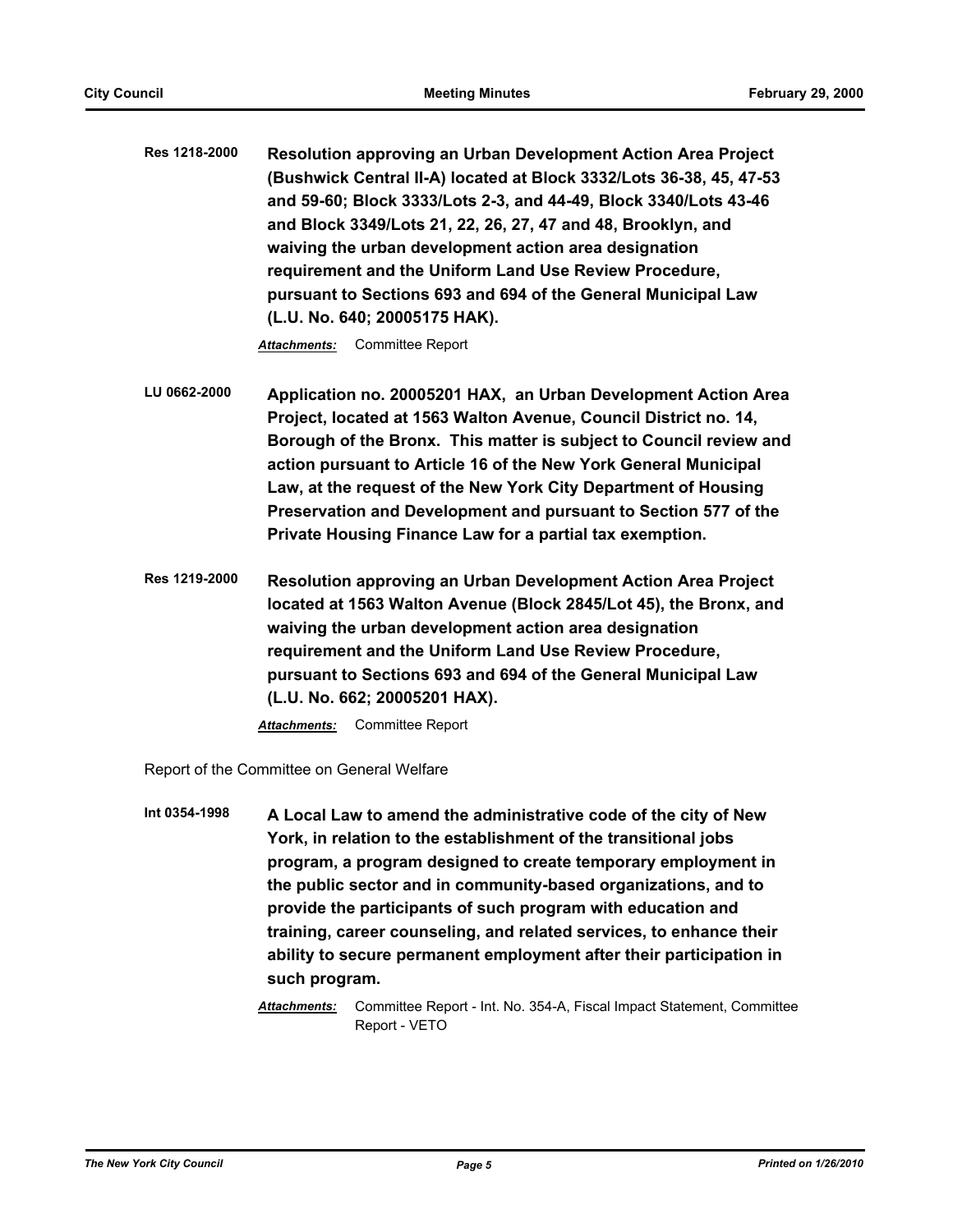| Affirmative, 34 - |                 |                                                                                                                                                                                                                                                                                                                                         |
|-------------------|-----------------|-----------------------------------------------------------------------------------------------------------------------------------------------------------------------------------------------------------------------------------------------------------------------------------------------------------------------------------------|
|                   |                 | Speaker Vallone, Berman, Boyland, Clarke, Dear, DiBrienza, Eisland,<br>Eldridge, Foster, Freed, Harrison, Henry, Koslowitz, Lasher, Leffler,<br>Linares, Lopez, Marshall, Malave-Dilan, McCaffrey, Michels, Miller, Nelson,<br>O'Donovan, Perkins, Pinkett, Quinn, Reed, Speaker Rivera, Robinson,<br>Robles, Sabini, Warden and Wooten |
|                   | Negative, $6 -$ | Abel, Speaker Fiala, Golden, Oddo, Stabile and Ognibene                                                                                                                                                                                                                                                                                 |
|                   | Excused, $6-$   | Carrion, Cruz, Moskowitz, Povman, Rodriguez and Spigner                                                                                                                                                                                                                                                                                 |
|                   | Abstain, $4-$   | Espada, Fisher, Provenzano and White                                                                                                                                                                                                                                                                                                    |
|                   |                 | <b>Enactment No: 2000/014</b>                                                                                                                                                                                                                                                                                                           |
|                   |                 | Report of the Committee on Governmental Operations                                                                                                                                                                                                                                                                                      |
| Int 0316-1998     |                 | A Local Law to amend the administrative code of the city of New<br>York in relation to the establishment of a grievance procedure for<br>participants in the city's work experience program.                                                                                                                                            |

|               | <b>Attachments:</b> | Committee Report - Int. No. 316, Committee Report - Int. No. 316-A.doc,<br>Fiscal Impact Statement, Opening Statement, Invite List 9/14/99                                                                                                                                                                                                                                 |
|---------------|---------------------|----------------------------------------------------------------------------------------------------------------------------------------------------------------------------------------------------------------------------------------------------------------------------------------------------------------------------------------------------------------------------|
|               | Affirmative, 38 -   | Speaker Vallone, Berman, Boyland, Clarke, Dear, DiBrienza, Eisland,<br>Eldridge, Espada, Fisher, Foster, Freed, Harrison, Henry, Koslowitz,<br>Lasher, Leffler, Linares, Lopez, Marshall, Malave-Dilan, McCaffrey, Michels,<br>Miller, Nelson, O'Donovan, Perkins, Pinkett, Provenzano, Quinn, Reed,<br>Speaker Rivera, Robinson, Robles, Sabini, Warden, White and Wooten |
|               | Negative, $6 -$     | Abel, Speaker Fiala, Golden, Oddo, Stabile and Ognibene                                                                                                                                                                                                                                                                                                                    |
|               | Excused, $6 -$      | Carrion, Cruz, Moskowitz, Povman, Rodriguez and Spigner                                                                                                                                                                                                                                                                                                                    |
|               |                     | <b>Enactment No: 2000/013</b>                                                                                                                                                                                                                                                                                                                                              |
| Int 0450-1998 | agencies.           | A Local Law to amend the charter of the city of New York to<br>establish a system to distribute voter registration forms at certain                                                                                                                                                                                                                                        |
|               | <b>Attachments:</b> | Committee Report - Int. No.450, Committee Report - Int. No. 450-A,<br>Committee Report - Int. No. 450-B, Fiscal Impact Statement                                                                                                                                                                                                                                           |
|               |                     | <b>Enactment No: 2000/029</b>                                                                                                                                                                                                                                                                                                                                              |

Report of the Committee on Housing and Buildings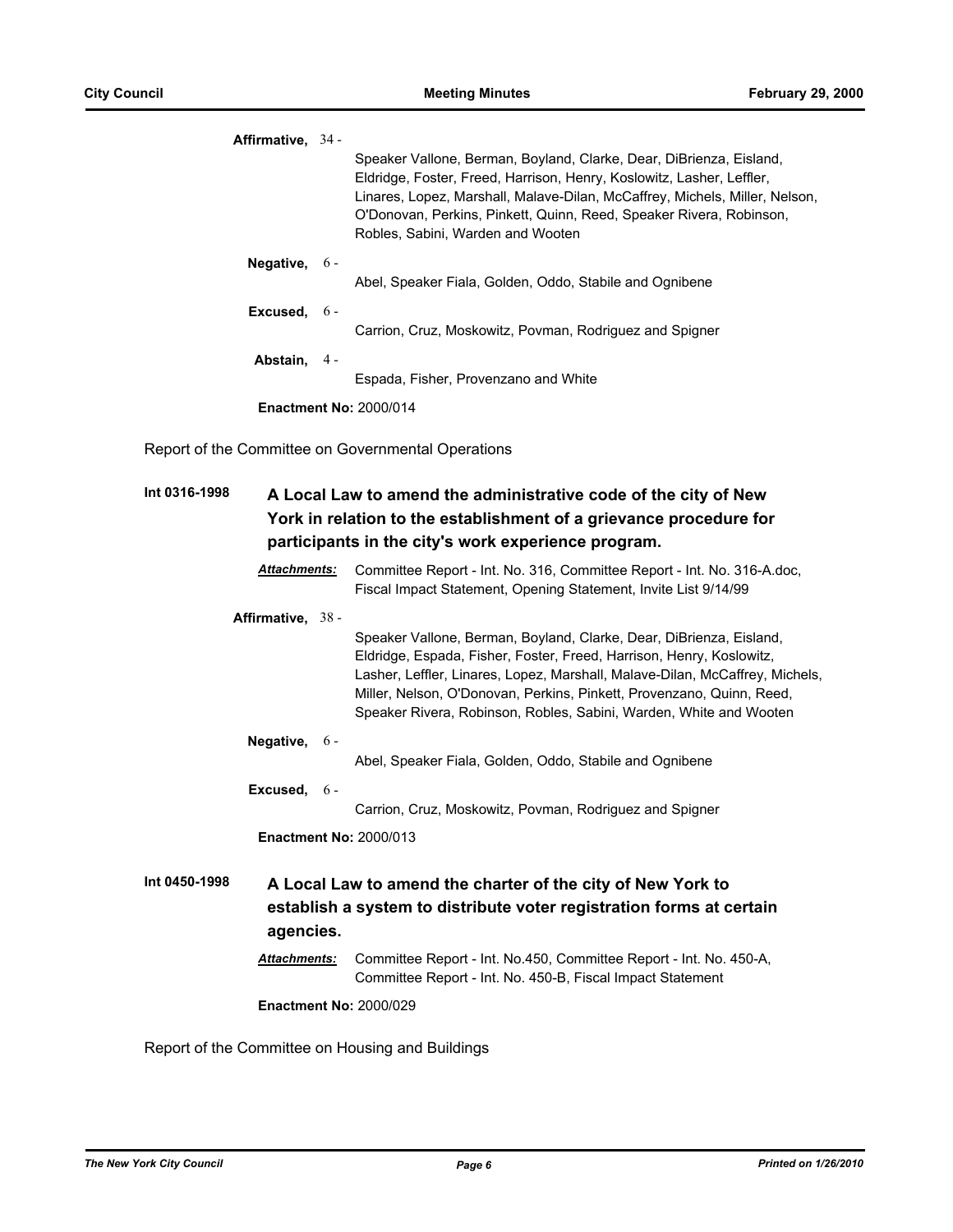**Res 0879-1999 Resolution calling upon the United States, the State of New York, and the City of New York to recognize and respond to the crisis of the Section 8 Project-Based Rental Assistance program, and calling upon the appropriate committee of the Council of the City of New York to conduct hearing son the impact of the non-renewal of Project-Based Section 8 contracts.**

*Attachments:* Committee Report

Report of the Committee on Land Use

**LU 0277-1998 Application no. 19995075 HAK, an Urban Development Action Area Project known as Atlantic Terminal-Phase III, located in Community Board 2, Council District no. 35, Borough of Brooklyn. This matter is subject to Council review and action pursuant to Article 16 of the New York General Municipal Law, at the request of the New York City Department of Housing Preservation and Development, and Section 696 of the General Municipal Law for a real property tax exemption.**

*Filed pursuant to Withdrawal*

**Res 1220-2000 Resolution approving a motion to file pursuant to withdrawal an Urban Development Action Area Project located at located at 173-209 South Portland Avenue and 172-208, 214 South Oxford Street (Block 2004/Lots p/o 1, p/o 2, 7, 12, 13, 15-17, 65-77, p/o 78, p/o 79 and 175), Brooklyn (L.U. No. 277; 19995075 HAK).**

*Attachments:* Committee Report

*Filed pursuant to Withdrawal*

**LU 0281-1998 Application no. 19995079 HAX, an Urban Development Action Area Project, located at 1290 Lafayette Avenue, Council District no. 17, Borough of the Bronx. This matter is subject to Council review and action pursuant to Article 16 of the New York General Municipal Law, at the request of the New York City Department of Housing Preservation and Development, and Section 577 of the Private Housing Finance Law for a partial tax exemption.**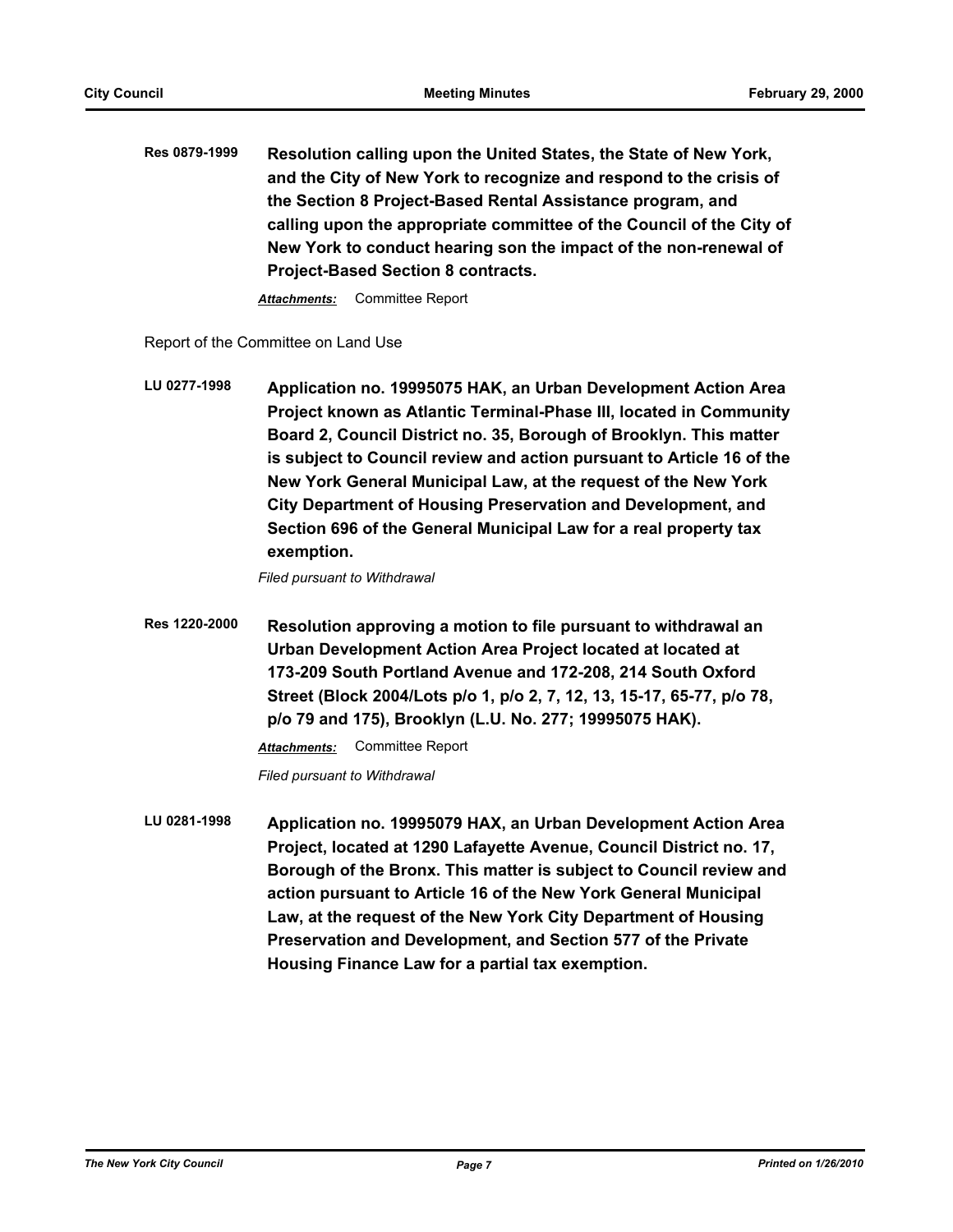- **LU 0558-1999 Application no. 200005045 HAK, an Urban Development Action Area Project known as Crown Heights - Site B, located in Community Board 8, Council District no. 35, Borough of Brooklyn. This matter is subject to Council review and action pursuant to Article 16 of the New York General Municipal Law, at the request of the New York City Department of Housing Preservation and Development, and pursuant to Section 696 of the General Municipal Law for a real property tax exemption.**
- **LU 0560-1999 Application no. 20005047 HAK, an Urban Development Action Area Project known as Bedford-Stuyvesant/Fort Greene - Site B, located in Community Board 2, Council District no. 35, Borough of Brooklyn. This matter is subject to Council review and action pursuant to Article 16 of the New York General Municipal Law, at the request of the New York City Department of Housing Preservation and Development, and pursuant to Section 696 of the General Municipal Law for a real property tax exemption.**
- **LU 0562-1999 Application no. 20005049 HAK, an Urban Development Action Area Project known as Greene Avenue Condo/Coops, located in Community Board 2, Council District no. 35, Borough of Brooklyn. This matter is subject to Council review and action pursuant to Article 16 of the New York General Municipal law, at the request of the New York City Department of Housing Preservation and Development, and pursuant to Section 696 of the General Municipal Law for a real property tax exemption.**
- **LU 0611-1999 Application no. 20005112 HAM an Urban Development Action Area Project, located in Community Board 10, Council District no. 9, Borough of Manhattan. This matter is subject to Council review and action pursuant to Article 16 of the New York General Municipal Law, at the request of the New York City Department of Housing Preservation and Development.**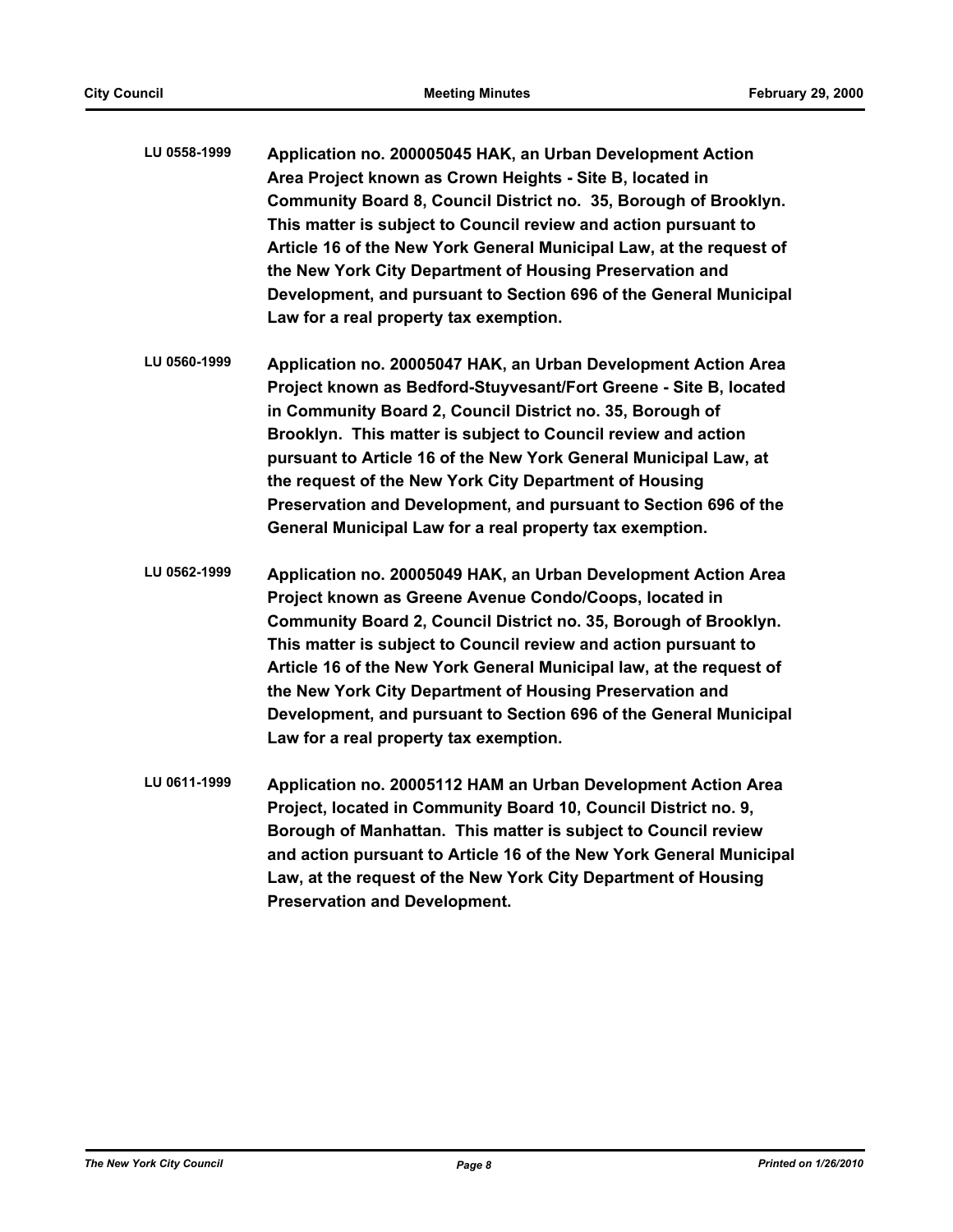**Res 1221-2000 Resolution approving an Urban Development Action Area Project located at 14-16 West 127 Street (Block 1724/Lot 44), 141-43 West 127 Street (Block 1912/Lot 10), 103 West 127 Street (Block 1912/Lot 26), 22 West 128 Street (Block 1725/Lot 46), 24 West 128 Street (Block 1725/Lot 47), 51 West 128 Street (Block 1726/Lot 16), 60 West 128 Street (Block 1725/Lot 64), 64 West 128 Street (Block 1725/Lot 66), 73 West 128 Street (Block 1726/Lot 9), 75 West 128 Street (Block 1726/Lot 8), 77 West 128 Street (VL) (Block 1726/Lot 7), 79 West 128 Street (Block 1726/Lot 6), 27-29 West 129 Street (Block 1727/Lot 21), 102 West 129 Street, aka 373 Lenox Avenue (Block 1913/Lot 35), and 2193 7 Avenue (VL), aka 2193 Adam Clayton Powell Boulevard (Block 1914/Lot 63), Manhattan, and waiving the urban development action area designation requirement and the Uniform Land Use Review Procedure, pursuant to Sections 693 and 694 of the General Municipal Law (L.U. No. 611; 20005112 HAM).**

*Attachments:* Committee Report

**LU 0631-2000 Application no. 20005159 HAM, an Urban Development Action Area Project, located in Community Board 10, Council District no. 9, Borough of Manhattan. This matter is subject to Council review and action pursuant to Article 16 of the New York General Municipal Law, at the request of the New York City Department of Housing Preservation and Development.**

**Res 1222-2000 Resolution approving an Urban Development Action Area Project located at 2322 Adam Clayton Powell Jr. Boulevard (Block 1942/Lot 31), 2324 Adam Clayton Powell Jr. Boulevard (Block 1942/Lot 32), 2326 Adam Clayton Powell Jr. Boulevard (Block 1942/Lot 33), and 2328 Adam Clayton Powell Jr. Boulevard (Block 1942/Lot 34), Manhattan, and waiving the urban development action area designation requirement and the Uniform Land Use Review Procedure, pursuant to Sections 693 and 694 of the General Municipal Law (L.U. No. 631; 20005159 HAM).**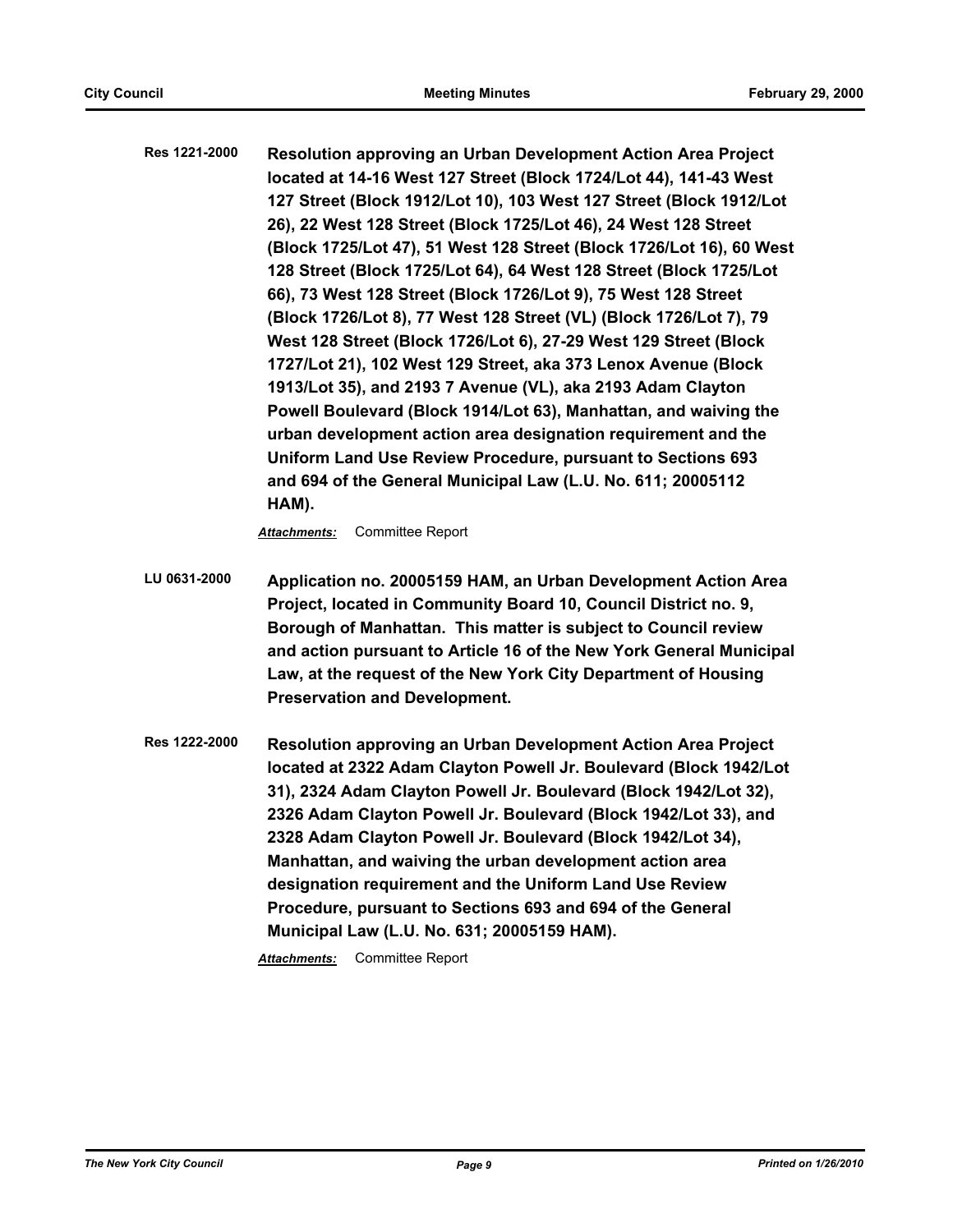- **LU 0640-2000 Application no. 20005175 HAK, an Urban Development Action Area Project, located in Community Board 4, Council District no. 34, Borough of Brooklyn. This matter is subject to Council review and action pursuant to Article 16 of the New York General Municipal Law, at the request of the New York City Department of Housing Preservation and Development and pursuant to §696 of the General Municipal Law for a real property tax exemption.**
- **LU 0648-2000 Application no. 20005183 HAM, an Urban Development Action Area Project, located at 208 West 119th Street and 209 West 118th Street, Council District no. 9, Borough of Manhattan. This matter is subject to Council review and action pursuant to Article 16 of the New York General Municipal Law, at the request of the New York City Department of Housing Preservation and Development.**
- **Res 1223-2000 Resolution approving an Urban Development Action Area Project located at 208 West 119th Street and 209 West 118th Street (Block 1924/Lot 21), Manhattan, and waiving the urban development action area designation requirement and the Uniform Land Use Review Procedure, pursuant to Sections 693 and 694 of the General Municipal Law (L.U. No. 648; 20005183 HAM).**

- **LU 0661-2000 Application no. 20005200 HAX, an Urban Development Action Area Project, located at 1346, 1360, 1365 Lyman Place and 1389 Stebbins Avenue, Council District no. 16, Borough of the Bronx. This matter is subject to Council review and action pursuant to Article 16 of the New York General Municipal Law, at the request of the New York City Department of Housing Preservation and Development.**
- **Res 1224-2000 Resolution approving an Urban Development Action Area Project located at 1346 Lyman Place (Block 2970/Lot 43), 1360 Lyman Place (Block 2970/Lot 47), 1365 Lyman Place (Block 2970/Lot 31), and 1389 Stebbins Avenue (Block 2964/Lot 21), the Bronx, and waiving the urban development action area designation requirement and the Uniform Land Use Review Procedure, pursuant to Sections 693 and 694 of the General Municipal Law (L.U. No. 661; 20005200 HAX).**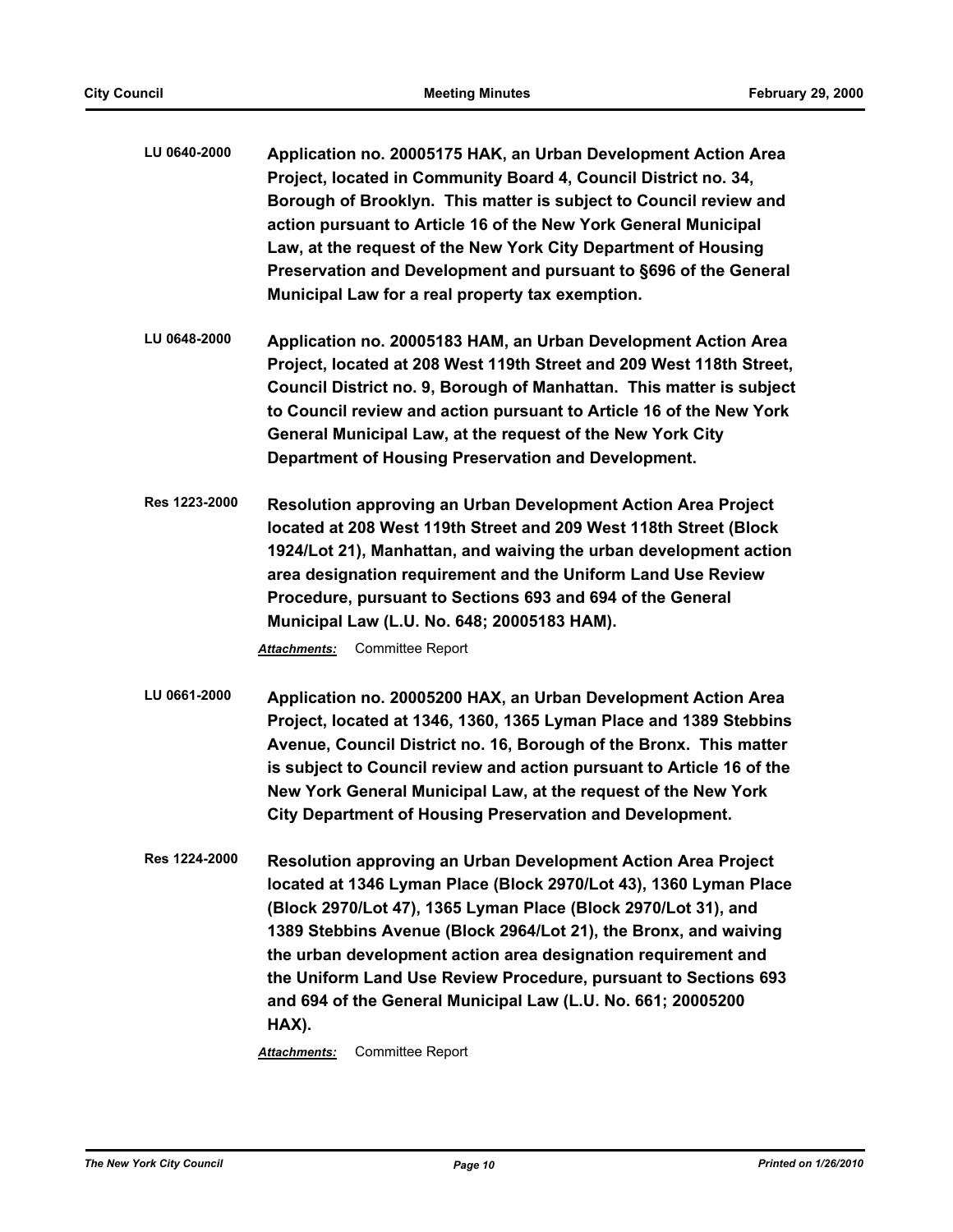| LU 0662-2000 | Application no. 20005201 HAX, an Urban Development Action Area     |
|--------------|--------------------------------------------------------------------|
|              | Project, located at 1563 Walton Avenue, Council District no. 14,   |
|              | Borough of the Bronx. This matter is subject to Council review and |
|              | action pursuant to Article 16 of the New York General Municipal    |
|              | Law, at the request of the New York City Department of Housing     |
|              | Preservation and Development and pursuant to Section 577 of the    |
|              | Private Housing Finance Law for a partial tax exemption.           |

- **LU 0663-2000 Application no. 20005202 HAM, an Urban Development Action Area Project, located at 199 West 134th Street, Council District no. 9, Borough of Manhattan. This matter is subject to Council review and action pursuant to Article 16 of the New York General Municipal Law, at the request of the New York City Department of Housing Preservation and Development.**
- **Res 1225-2000 Resolution approving an Urban Development Action Area Project located at 199 W. 134 Street (Block 1919/Lot 1), Manhattan, and waiving the urban development action area designation requirement and the Uniform Land Use Review Procedure, pursuant to Sections 693 and 694 of the General Municipal Law (L.U. No. 663; 20005202 HAM).**

- **LU 0666-2000 Uniform land use review procedure application no. 990170 PPQ, pursuant to §197-c and §197-d of the New York City Charter, concerning the acquisition of real property located at 59th Avenue, 94th Street, Long Island Expressway and 92nd Street, Borough of Queens, Council District no. 25, for use as a Elmhurst Loews Multiplex Cinema and public parking garage. This application is subject to review and action by the Land Use Committee only if appealed to the Council pursuant to §197-d(b)(2) of the Charter or called up by vote of the Council pursuant to §197-d(b)(3) of the Charter.**
- **Res 1226-2000 Resolution approving the decision of the City Planning Commission on ULURP No. C 990170 PPQ, for the disposition of one (1) city-owned property generally located on the block bounded by 59th Avenue, 94th Street, the northerly boundary line of a park strip adjacent to the Long Island Expressway, and 92nd Street (Block 1875, Lot 1), Queens, (L.U. No. 666).**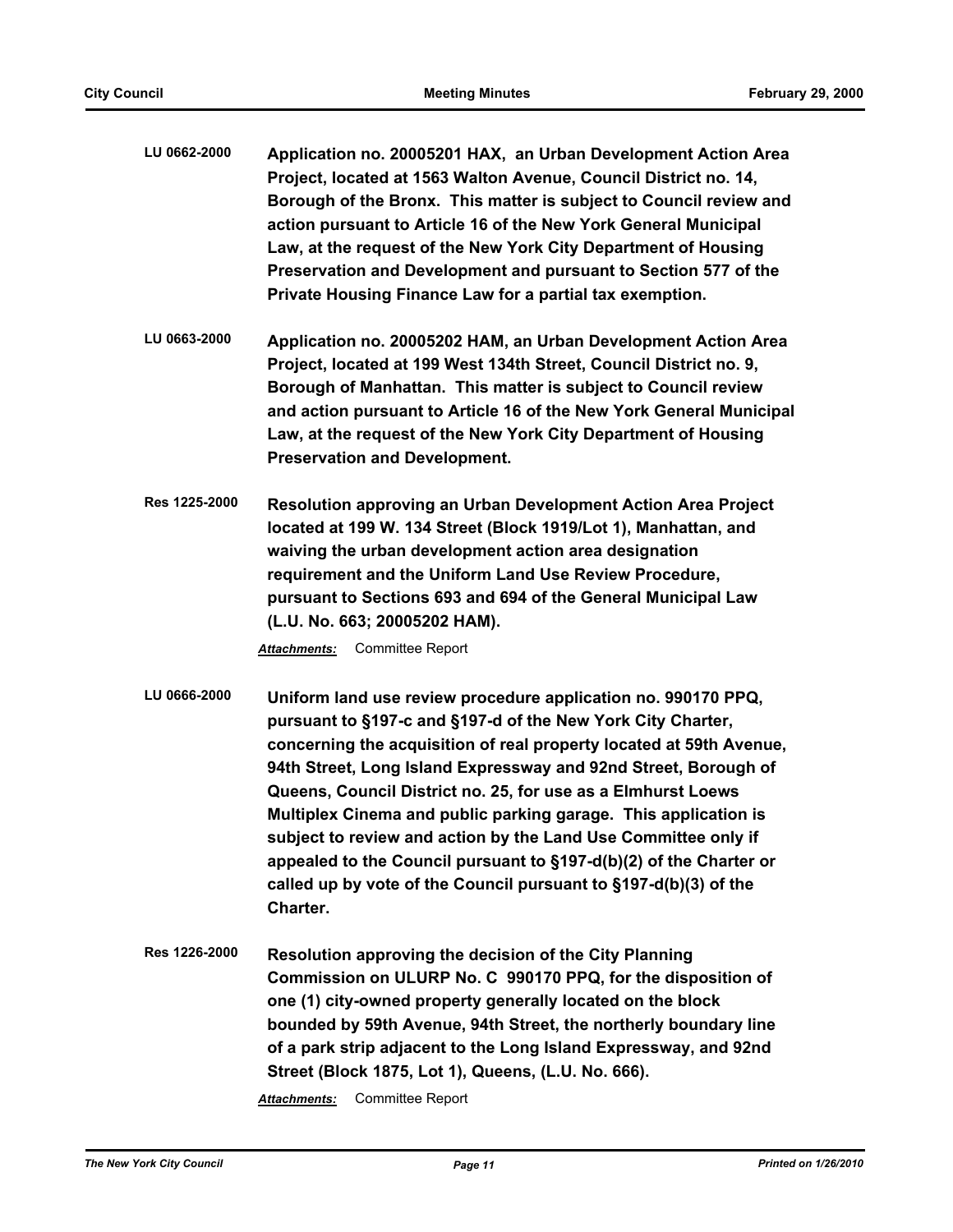- **LU 0667-2000 Uniform land use review procedure application no. 990171 ZSQ, pursuant to §197-c and §197-d of the Charter of the City of New York concerning a special permit under the Zoning Resolution in the Borough of Queens, Council District no. 25 to allow to allow modifications of height and setback, and the 20 foot rear yard requirement. This application is subject to review and action by the Land Use Committee only if appealed to the Council pursuant to §197-d(b)(2) of the Charter or called-up by vote of the Council pursuant to §197-d(b)(3) of the Charter.**
- **Res 1227-2000 Resolution approving the decision of the City Planning Commission on ULURP No. C 990171 ZSQ (L.U. No. 667), grant of a special permit pursuant to Sections 74-743(a)(3) of the Zoning Resolution to permit modification of the required height and setback regulations; and 74-743(a)(4) to allow variation in the location of signs outside the general large-scale development.**

- **LU 0668-2000 Uniform land use review procedure application no. 990172 ZSQ, pursuant to §197-c and §197-d of the Charter of the City of New York concerning a special permit under the Zoning Resolution in the Borough of Queens, Council District no. 25 to allow to permit a three level unattended public parking garage. This application is subject to review and action by the Land Use Committee only if appealed to the Council pursuant to §197-d(b)(2) of the Charter or called-up by vote of the Council pursuant to §197-d(b)(3) of the Charter.**
- **Res 1228-2000 Resolution approving the decision of the City Planning Commission on ULURP No. C 990172 ZSQ (L.U. No. 668), grant of a special permit pursuant to Section 74-512 of the Zoning Resolution to permit a public parking garage with a maximum capacity of 650 spaces.**

*Attachments:* Committee Report

Report of the Committee on Transportation

**Int 0585-1999 A Local Law to amend the administrative code of the city of New York, in relation to requirements concerning school buses operated by or pursuant to a contract with the board of education.** *Attachments:* Fiscal Impact Statement (A), Committee Report - Int. No. 585-B.doc

**Enactment No:** 2000/048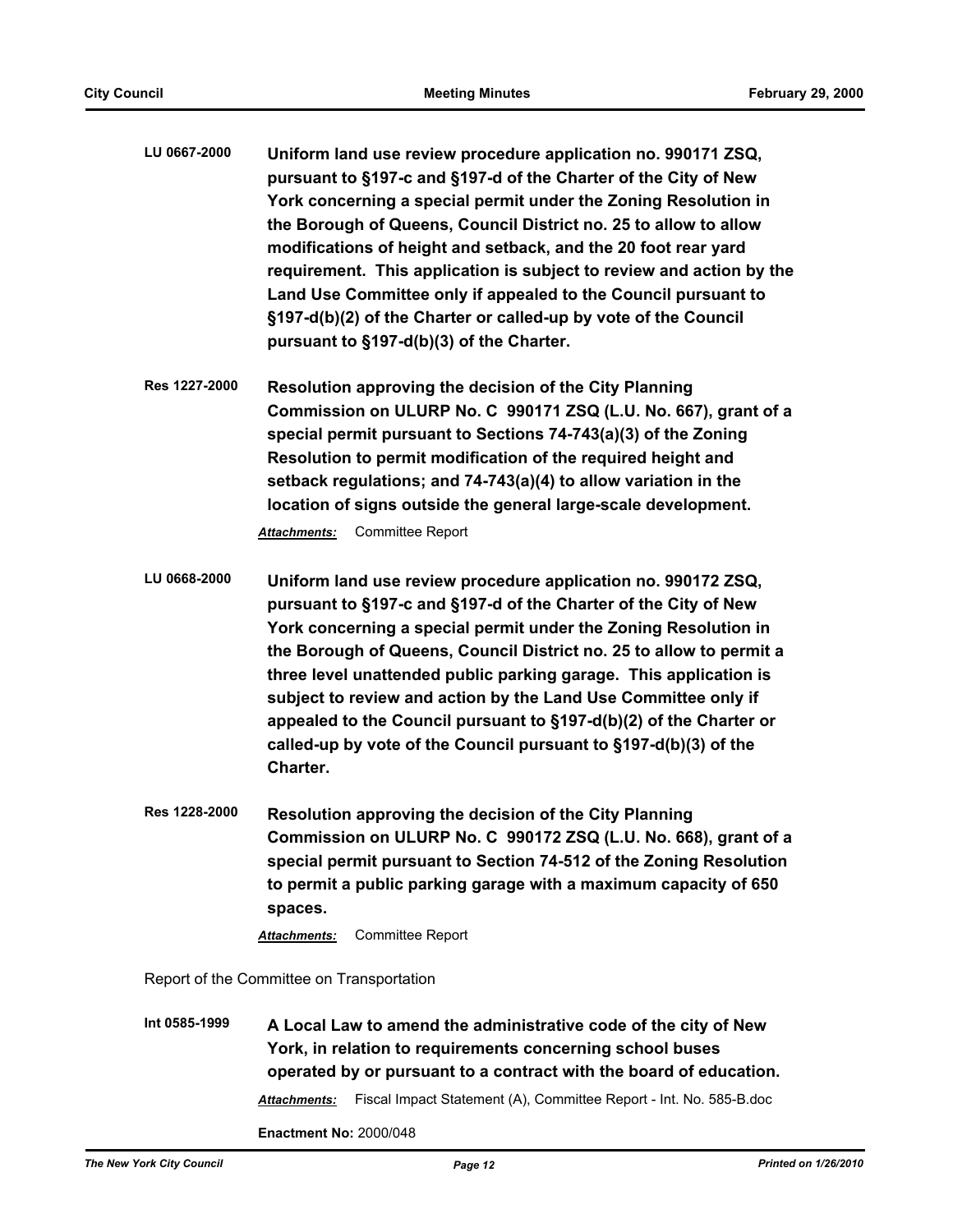# 12. General Order Calendar

| Int 0291-1998-A | A Local Law to amend the administrative code of the city of New        |
|-----------------|------------------------------------------------------------------------|
|                 | York and local law number forty-five for the year 1992, in relation to |
|                 | family child care services.                                            |

**Int 0351-1998 A Local Law to amend the administrative code of the city of New York, in relation to allowing city employees to use pre-tax earnings to purchase qualified transportation benefits in accordance with Federal law.**

*Attachments:* Fiscal Impact Statement

**Enactment No:** 2000/018

# **T1999-86 Commissioner of Deeds**

Coupled on General Order

Economic Development

**Int 0459-1998 A Local Law to amend the administrative code of the city of New York, in relation to the regulation of public wholesale markets.** *Attachments:* Committee Report - Int. No. 459-A.doc, Fiscal Impact Statement **Enactment No:** 2000/015

# Finance

**Res 1214-2000 Resolution approving an Urban Development Action Area Project located at 1290 Lafayette Avenue (Block 2763/Lot 190), the Bronx, and waiving the urban development action area designation requirement and the Uniform Land Use Review Procedure, pursuant to Sections 693 and 694 of the General Municipal Law (L.U. No. 281; 19995079 HAX).**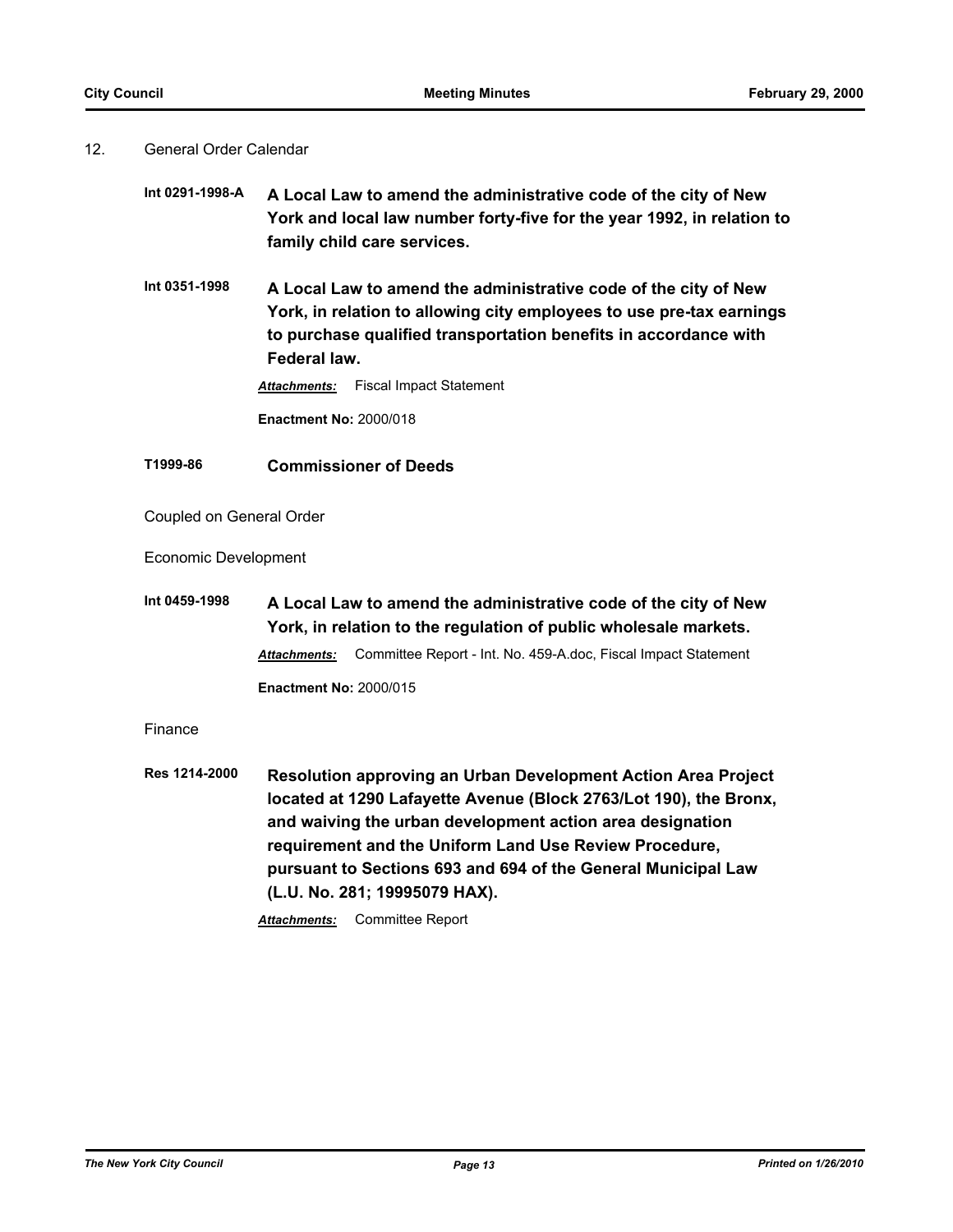**Res 1215-2000 Resolution approving an Urban Development Action Area Project located at 877 Pacific Street (Block 1122/Lot 56) and 104 Underhill Avenue (Block 1152/Lot 51), Brooklyn, and waiving the urban development action area designation requirement and the Uniform Land Use Review Procedure, pursuant to Sections 693 and 694 of the General Municipal Law (L.U. No. 558; 20005045 HAK).**

*Attachments:* Committee Report

**Res 1216-2000 Resolution approving an Urban Development Action Area Project located at 191 Gates Avenue (Block 1972/Lot 36), Brooklyn, and waiving the urban development action area designation requirement and the Uniform Land Use Review Procedure, pursuant to Sections 693 and 694 of the General Municipal Law (L.U. No. 560; 20005047 HAK).**

*Attachments:* Committee Report

**Res 1217-2000 Resolution approving an Urban Development Action Area Project located at 233 Greene Avenue (Block 1952/Lot 70), Brooklyn, and waiving the urban development action area designation requirement and the Uniform Land Use Review Procedure, pursuant to Sections 693 and 694 of the General Municipal Law (L.U. No. 562; 20005049 HAK).**

*Attachments:* Committee Report

**Res 1218-2000 Resolution approving an Urban Development Action Area Project (Bushwick Central II-A) located at Block 3332/Lots 36-38, 45, 47-53 and 59-60; Block 3333/Lots 2-3, and 44-49, Block 3340/Lots 43-46 and Block 3349/Lots 21, 22, 26, 27, 47 and 48, Brooklyn, and waiving the urban development action area designation requirement and the Uniform Land Use Review Procedure, pursuant to Sections 693 and 694 of the General Municipal Law (L.U. No. 640; 20005175 HAK).**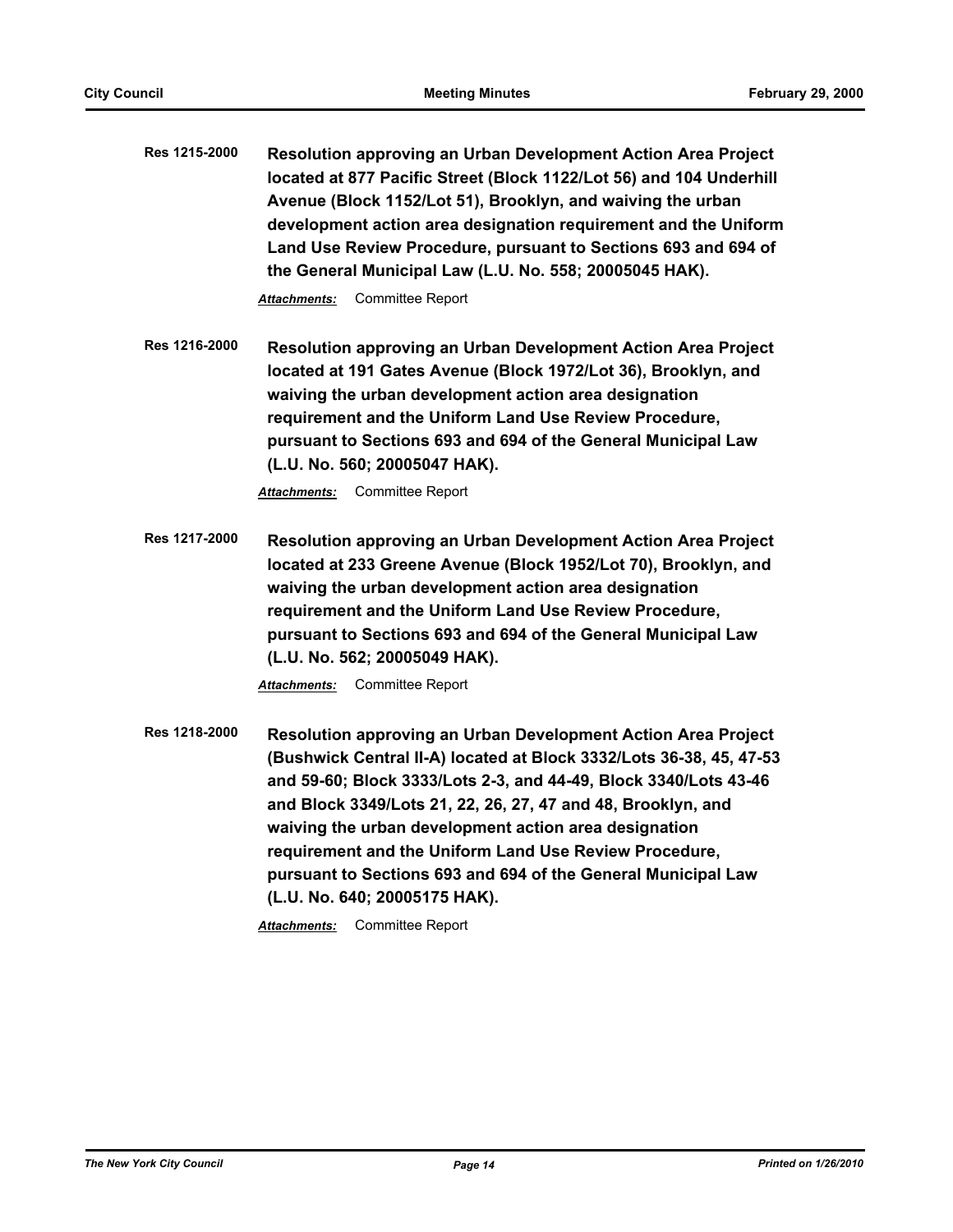**Res 1219-2000 Resolution approving an Urban Development Action Area Project located at 1563 Walton Avenue (Block 2845/Lot 45), the Bronx, and waiving the urban development action area designation requirement and the Uniform Land Use Review Procedure, pursuant to Sections 693 and 694 of the General Municipal Law (L.U. No. 662; 20005201 HAX).**

*Attachments:* Committee Report

# General Welfare

**Int 0354-1998 A Local Law to amend the administrative code of the city of New York, in relation to the establishment of the transitional jobs program, a program designed to create temporary employment in the public sector and in community-based organizations, and to provide the participants of such program with education and training, career counseling, and related services, to enhance their ability to secure permanent employment after their participation in such program.**

**Enactment No:** 2000/014

# Governmental Operations

**Int 0316-1998 A Local Law to amend the administrative code of the city of New York in relation to the establishment of a grievance procedure for participants in the city's work experience program.**

> *Attachments:* Committee Report - Int. No. 316, Committee Report - Int. No. 316-A.doc, Fiscal Impact Statement, Opening Statement, Invite List 9/14/99

**Enactment No:** 2000/013

Housing and Buildings

**Res 0879-1999 Resolution calling upon the United States, the State of New York, and the City of New York to recognize and respond to the crisis of the Section 8 Project-Based Rental Assistance program, and calling upon the appropriate committee of the Council of the City of New York to conduct hearing son the impact of the non-renewal of Project-Based Section 8 contracts.**

*Attachments:* Committee Report - Int. No. 354-A, Fiscal Impact Statement, Committee Report - VETO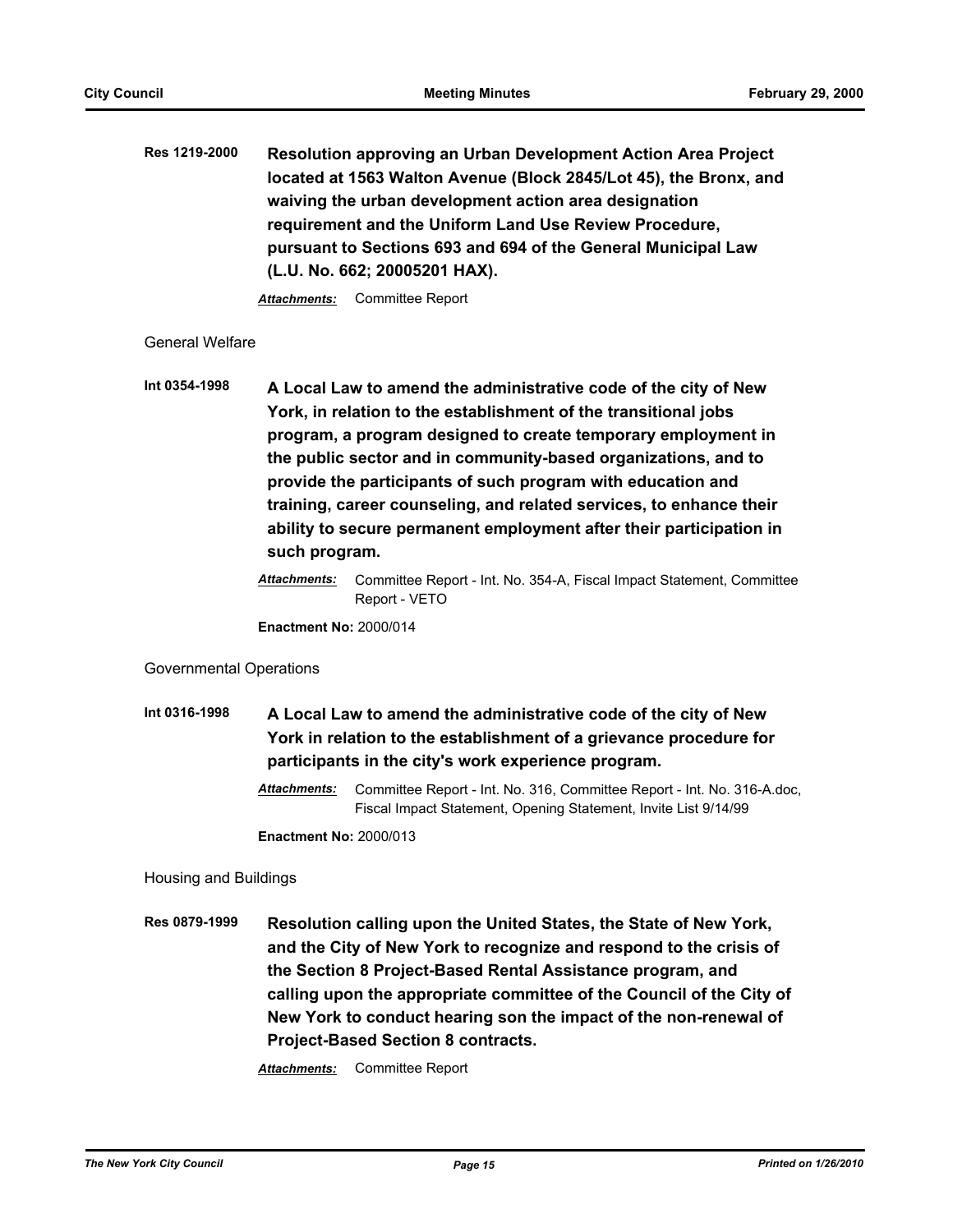Land Use

| <b>Res 1220-2000</b> | Resolution approving a motion to file pursuant to withdrawal an<br>Urban Development Action Area Project located at located at<br>173-209 South Portland Avenue and 172-208, 214 South Oxford<br>Street (Block 2004/Lots p/o 1, p/o 2, 7, 12, 13, 15-17, 65-77, p/o 78,<br>p/o 79 and 175), Brooklyn (L.U. No. 277; 19995075 HAK).<br>Committee Report<br>Attachments:                                                                                                                                                                                                                                                                                                                                                                                                                                                                                                                                                                                                                                                                                                                          |
|----------------------|-------------------------------------------------------------------------------------------------------------------------------------------------------------------------------------------------------------------------------------------------------------------------------------------------------------------------------------------------------------------------------------------------------------------------------------------------------------------------------------------------------------------------------------------------------------------------------------------------------------------------------------------------------------------------------------------------------------------------------------------------------------------------------------------------------------------------------------------------------------------------------------------------------------------------------------------------------------------------------------------------------------------------------------------------------------------------------------------------|
| Res 1221-2000        | Resolution approving an Urban Development Action Area Project<br>located at 14-16 West 127 Street (Block 1724/Lot 44), 141-43 West<br>127 Street (Block 1912/Lot 10), 103 West 127 Street (Block 1912/Lot<br>26), 22 West 128 Street (Block 1725/Lot 46), 24 West 128 Street<br>(Block 1725/Lot 47), 51 West 128 Street (Block 1726/Lot 16), 60 West<br>128 Street (Block 1725/Lot 64), 64 West 128 Street (Block 1725/Lot<br>66), 73 West 128 Street (Block 1726/Lot 9), 75 West 128 Street<br>(Block 1726/Lot 8), 77 West 128 Street (VL) (Block 1726/Lot 7), 79<br>West 128 Street (Block 1726/Lot 6), 27-29 West 129 Street (Block<br>1727/Lot 21), 102 West 129 Street, aka 373 Lenox Avenue (Block<br>1913/Lot 35), and 2193 7 Avenue (VL), aka 2193 Adam Clayton<br>Powell Boulevard (Block 1914/Lot 63), Manhattan, and waiving the<br>urban development action area designation requirement and the<br>Uniform Land Use Review Procedure, pursuant to Sections 693<br>and 694 of the General Municipal Law (L.U. No. 611; 20005112<br>HAM).<br><b>Committee Report</b><br>Attachments: |
| Res 1222-2000        | Resolution approving an Urban Development Action Area Project<br>located at 2322 Adam Clayton Powell Jr. Boulevard (Block 1942/Lot<br>31), 2324 Adam Clayton Powell Jr. Boulevard (Block 1942/Lot 32),<br>2326 Adam Clayton Powell Jr. Boulevard (Block 1942/Lot 33), and<br>2328 Adam Clayton Powell Jr. Boulevard (Block 1942/Lot 34),<br>Manhattan, and waiving the urban development action area<br>designation requirement and the Uniform Land Use Review<br>Procedure, pursuant to Sections 693 and 694 of the General<br>Municipal Law (L.U. No. 631; 20005159 HAM).                                                                                                                                                                                                                                                                                                                                                                                                                                                                                                                    |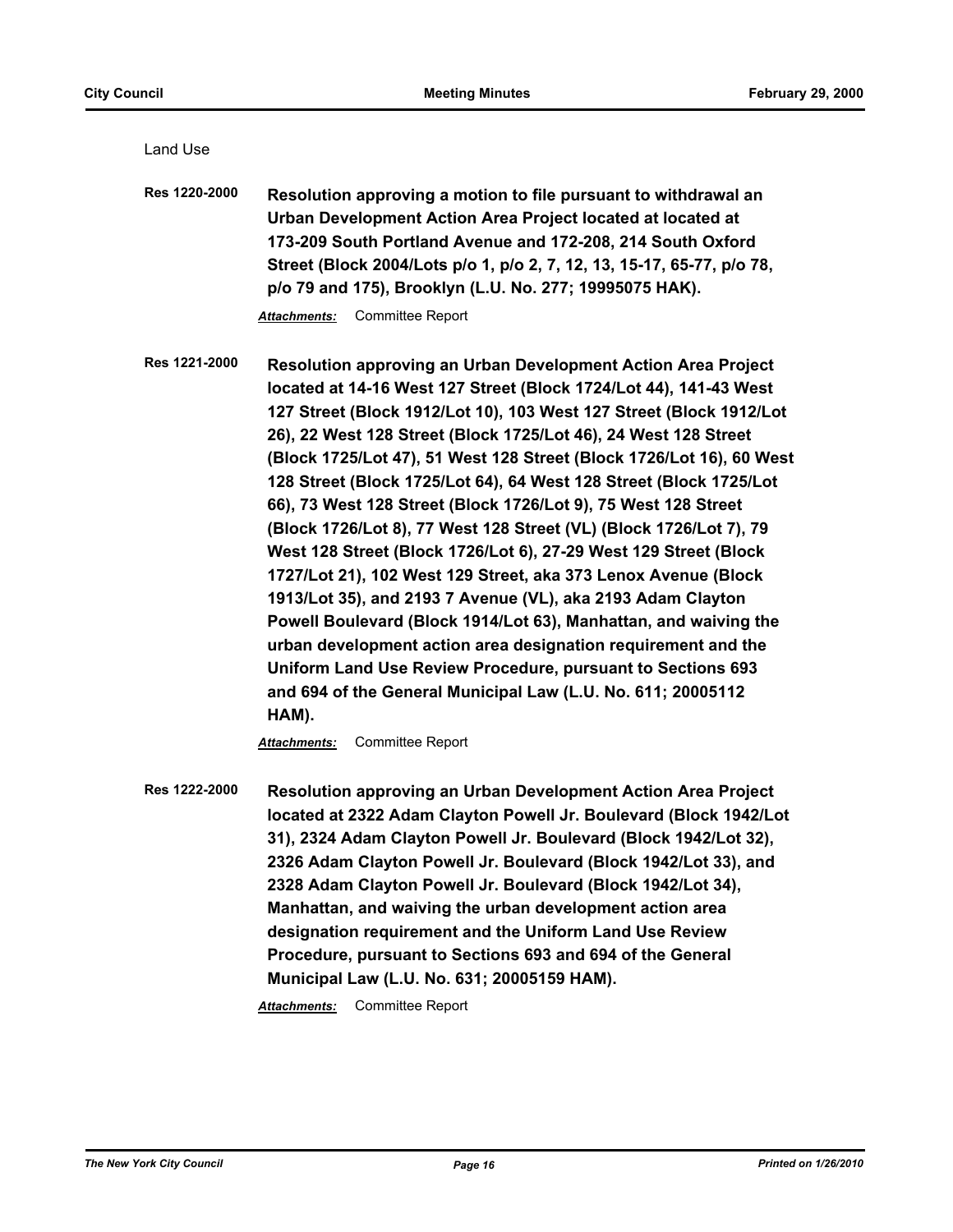**Res 1223-2000 Resolution approving an Urban Development Action Area Project located at 208 West 119th Street and 209 West 118th Street (Block 1924/Lot 21), Manhattan, and waiving the urban development action area designation requirement and the Uniform Land Use Review Procedure, pursuant to Sections 693 and 694 of the General Municipal Law (L.U. No. 648; 20005183 HAM).**

*Attachments:* Committee Report

**Res 1224-2000 Resolution approving an Urban Development Action Area Project located at 1346 Lyman Place (Block 2970/Lot 43), 1360 Lyman Place (Block 2970/Lot 47), 1365 Lyman Place (Block 2970/Lot 31), and 1389 Stebbins Avenue (Block 2964/Lot 21), the Bronx, and waiving the urban development action area designation requirement and the Uniform Land Use Review Procedure, pursuant to Sections 693 and 694 of the General Municipal Law (L.U. No. 661; 20005200 HAX).**

*Attachments:* Committee Report

**Res 1225-2000 Resolution approving an Urban Development Action Area Project located at 199 W. 134 Street (Block 1919/Lot 1), Manhattan, and waiving the urban development action area designation requirement and the Uniform Land Use Review Procedure, pursuant to Sections 693 and 694 of the General Municipal Law (L.U. No. 663; 20005202 HAM).**

*Attachments:* Committee Report

**Res 1226-2000 Resolution approving the decision of the City Planning Commission on ULURP No. C 990170 PPQ, for the disposition of one (1) city-owned property generally located on the block bounded by 59th Avenue, 94th Street, the northerly boundary line of a park strip adjacent to the Long Island Expressway, and 92nd Street (Block 1875, Lot 1), Queens, (L.U. No. 666).**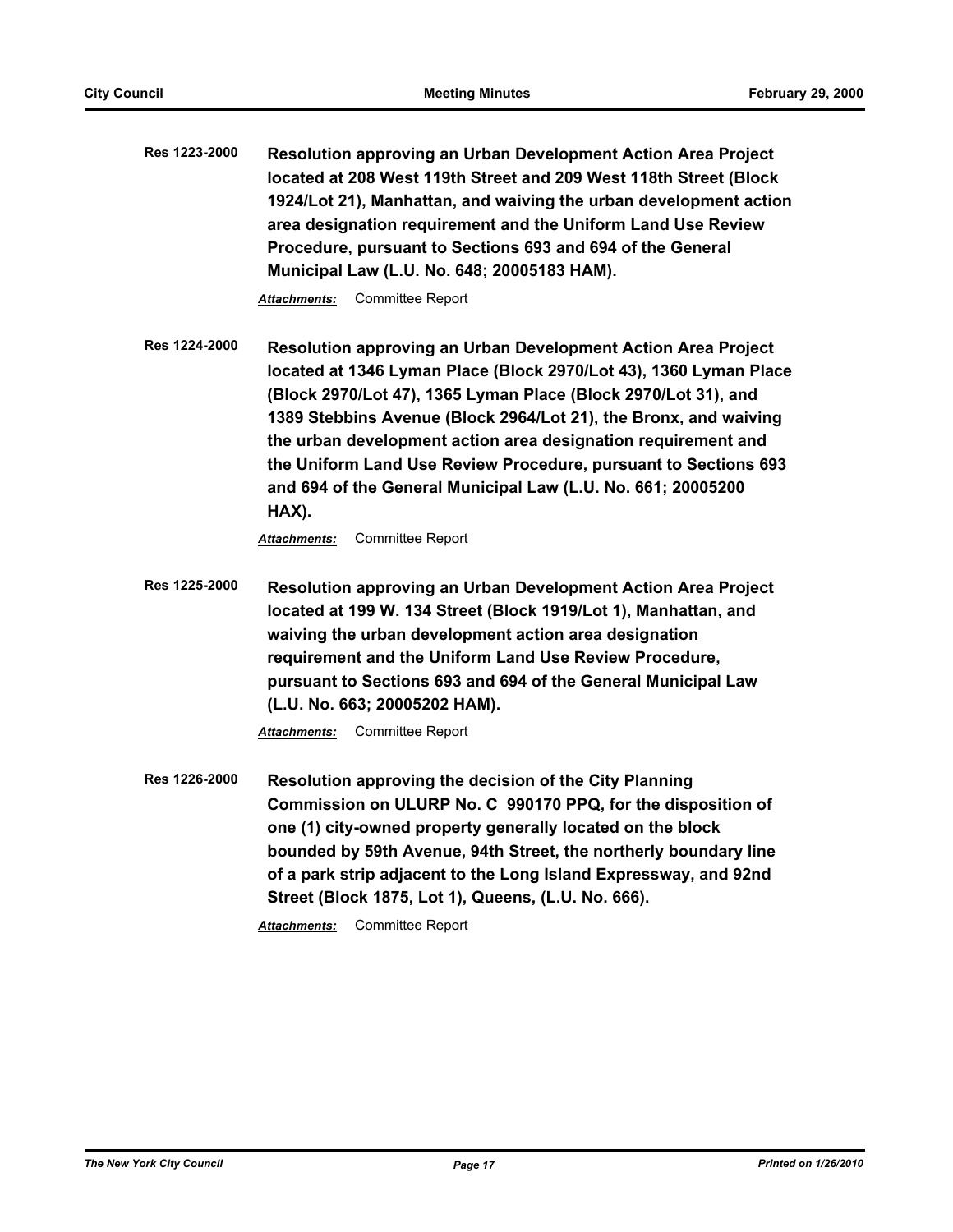**Res 1227-2000 Resolution approving the decision of the City Planning Commission on ULURP No. C 990171 ZSQ (L.U. No. 667), grant of a special permit pursuant to Sections 74-743(a)(3) of the Zoning Resolution to permit modification of the required height and setback regulations; and 74-743(a)(4) to allow variation in the location of signs outside the general large-scale development.**

*Attachments:* Committee Report

**Res 1228-2000 Resolution approving the decision of the City Planning Commission on ULURP No. C 990172 ZSQ (L.U. No. 668), grant of a special permit pursuant to Section 74-512 of the Zoning Resolution to permit a public parking garage with a maximum capacity of 650 spaces.**

*Attachments:* Committee Report

General Order Calendar

**Int 0351-1998 A Local Law to amend the administrative code of the city of New York, in relation to allowing city employees to use pre-tax earnings to purchase qualified transportation benefits in accordance with Federal law.**

*Attachments:* Fiscal Impact Statement

**Enactment No:** 2000/018

# **T1999-86 Commissioner of Deeds**

*The Public Advocate (Mr. Green) put the question whether the Council would agree with and adopt such reports which were decided in the affirmative by the following vote:*

# **Affirmative,** 45 -

Speaker Vallone, Abel, Berman, Boyland, Clarke, Dear, DiBrienza, Eisland, Eldridge, Espada, Speaker Fiala, Fisher, Foster, Freed, Golden, Harrison, Henry, Koslowitz, Lasher, Leffler, Linares, Lopez, Marshall, Malave-Dilan, McCaffrey, Michels, Miller, Nelson, Oddo, O'Donovan, Perkins, Pinkett, Provenzano, Quinn, Reed, Speaker Rivera, Robinson, Robles, Sabini, Stabile, Warden, Watkins, White, Wooten and Ognibene

#### **Excused,** 6 -

Carrion, Cruz, Moskowitz, Povman, Rodriguez and Spigner

*The following files were removed from the General Order Calendar and voted separately: Int 459-A, Int 354-A, Int 316-A. See files for individual votes.*

Introduction and Reading of Bills See Attached 13.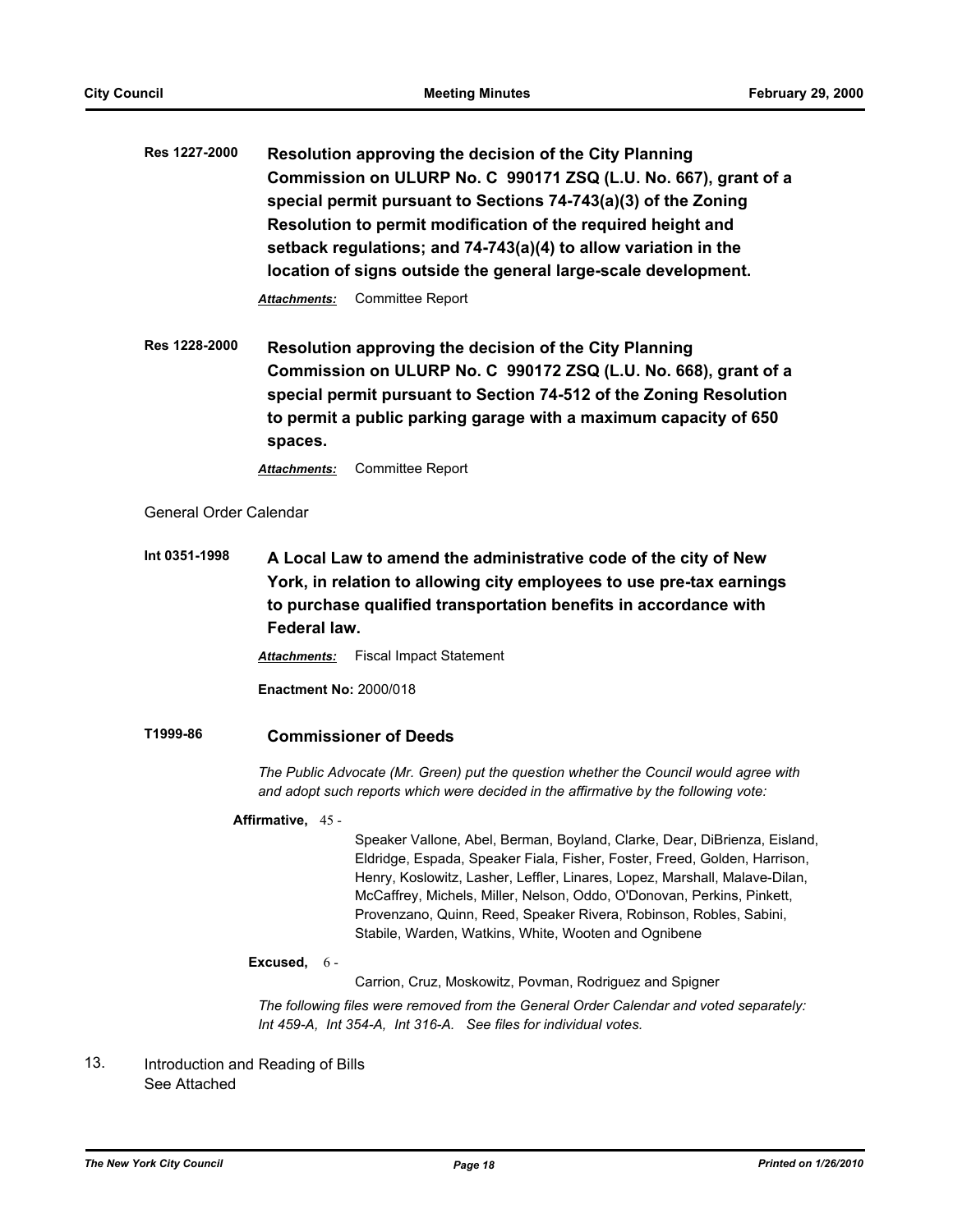- 14. General Discussion
- 15. Extension of Remarks

INTRODUCTION AND READING OF BILLS

**Res 1202-2000 Resolution urging the United States Congress to pass HR 125, the Ethnic and Minority Bias Clearinghouse Act of 1999, a bill that would establish an ethnic and minority affairs section within the Federal Communications Commission.**

- *Sponsors:* By The Speaker (Speaker Vallone) and Council Members Malave-Dilan, Espada, Freed, Henry, Koslowitz, Marshall, Nelson, Reed, Warden, Watkins and Wooten ; also Council Members DiBrienza, Eisland, Foster, Harrison, Linares, McCaffrey, Michels, O'Donovan and Perkins
- **Res 1203-2000 Resolution calling upon the appropriate committee of the City Council to hold hearings on the thirteen percent increase in traffic fatalities from 1998 to 1999, and the enforcement by the New York City police department to ensure on-street safety for bicyclists, pedestrians and other roadway users.**
	- *Sponsors:* By Council Members Carrion, Malave-Dilan, Freed, Henry, Koslowitz, Marshall and Nelson ; also Council Members Eisland, Espada, Foster, Harrison, Leffler, Linares, McCaffrey, Michels, Perkins, The Speaker ( Quinn) and Sabini

**Res 1204-2000 Resolution calling upon the United States House of Representatives' Subcommittee on Immigration and Claims to examine the issue of placing a temporary nationwide moratorium on any and all Immigration and Naturalization raids targeting undocumented immigrants while Census 2000 enumeration is underway.**

*Attachments:* Memo In Support, Committee Report

*Sponsors:* By Council Members Clarke, Henry, Carrion, Malave-Dilan, Espada, Freed, Linares, Lopez and The Speaker ( Quinn) ; also Council Members Foster, Michels, Perkins and Watkins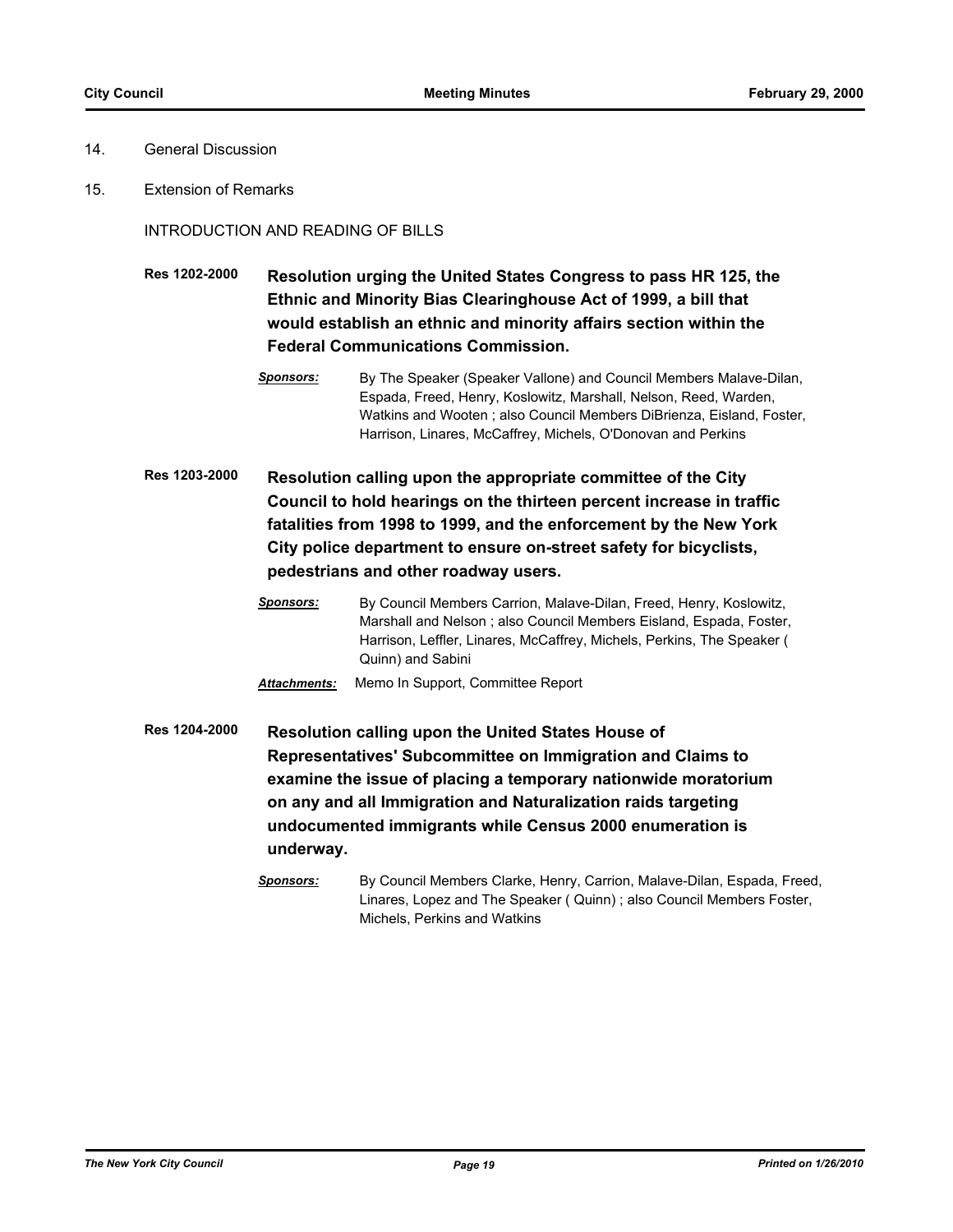# **Res 1205-2000 Resolution calling upon the appropriate committee of the Council of the City of New York to hold hearings on the disparity in quality of textbooks utilized by English speaking students and non-English speaking students.**

*Sponsors:* By Council Members Cruz, The Speaker (Speaker Miller), Malave-Dilan, Freed, Henry, Lopez, Marshall, The Speaker ( Quinn), Reed and Stabile ; also Council Members DiBrienza, Espada, Harrison, Linares, Michels, O'Donovan, Perkins, Warden and Eldridge

# **Int 0721-2000 A Local Law in relation to a street name, Sonny Ressel Avenue, Borough of Brooklyn.**

- *Sponsors:* By Council Member DiBrienza ; also Council Members Fisher and O'Donovan
- *Attachments:* Committee Report, Hearing Transcript

# **Res 1206-2000 Resolution recognizing the month of March, 2000 as Women's History Month and urging all New Yorkers to observe this month with appropriate ceremonies and activities.**

*Sponsors:* By Council Members Eisland, Lopez, Freed, Provenzano, Eldridge, Boyland, Harrison, Malave-Dilan, Espada, Henry, Koslowitz, Marshall, Nelson and The Speaker ( Quinn) ; also Council Members DiBrienza, Fisher, Leffler, Linares, McCaffrey, Michels, O'Donovan, Perkins, Spigner, Watkins, Wooten, Abel and Ognibene

## *IMMEDIATE CONSIDERATION*

### **Affirmative,** 45 -

Speaker Vallone, Abel, Berman, Boyland, Clarke, Dear, DiBrienza, Eisland, Eldridge, Espada, Speaker Fiala, Fisher, Foster, Freed, Golden, Harrison, Henry, Koslowitz, Lasher, Leffler, Linares, Lopez, Marshall, Malave-Dilan, McCaffrey, Michels, Miller, Nelson, Oddo, O'Donovan, Perkins, Pinkett, Provenzano, Quinn, Reed, Speaker Rivera, Robinson, Robles, Sabini, Stabile, Warden, Watkins, White, Wooten and Ognibene

#### **Excused,** 6 -

Carrion, Cruz, Moskowitz, Povman, Rodriguez and Spigner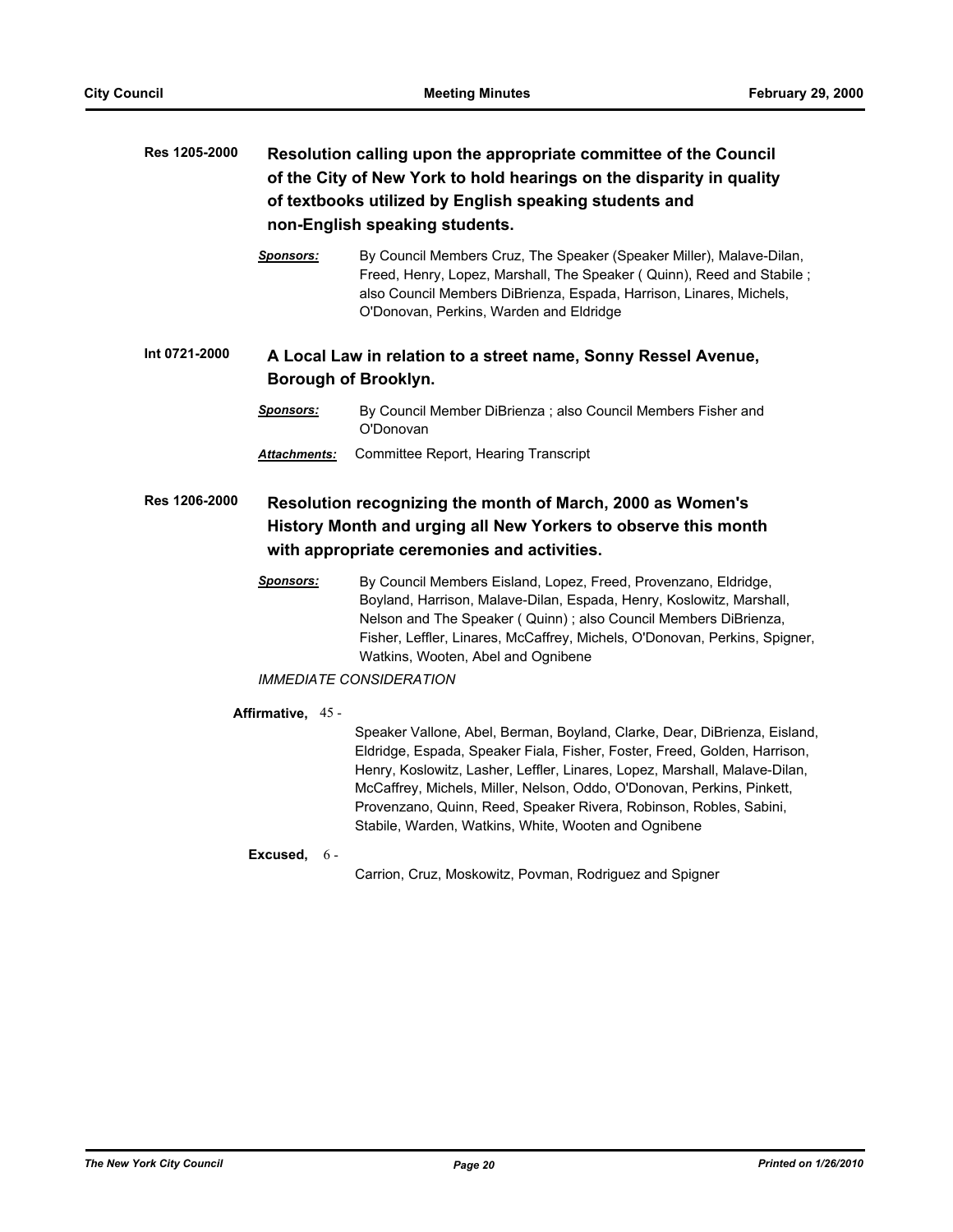| <b>SLR 0191-2000</b> | <b>State Legislation Resolution requesting the New York State</b><br>Legislature to pass bills introduced by Senators Schneiderman,<br>Montgomery, Sampson, Stachowski, S.1649, and Assembly<br>Members Dinowitz, Klein, Ramirez, Greene, Kaufman, et al, A.2798,<br>"AN ACT to dedicate the Jerome Park Reservoir tract in the Bronx<br>as parkland". |                                                                                                                                                                                                                                                                                                                           |
|----------------------|--------------------------------------------------------------------------------------------------------------------------------------------------------------------------------------------------------------------------------------------------------------------------------------------------------------------------------------------------------|---------------------------------------------------------------------------------------------------------------------------------------------------------------------------------------------------------------------------------------------------------------------------------------------------------------------------|
|                      | <u>Sponsors:</u>                                                                                                                                                                                                                                                                                                                                       | By Council Members Eisland, Espada and The Speaker (Quinn); also<br>Council Member Harrison                                                                                                                                                                                                                               |
|                      | Attachments:                                                                                                                                                                                                                                                                                                                                           | <b>Fiscal Impact Statement</b>                                                                                                                                                                                                                                                                                            |
| Res 1207-2000        |                                                                                                                                                                                                                                                                                                                                                        | Resolution calling upon the New York State Legislature to abolish<br>the New York City Board of Education and the office of the New<br>York City School's Chancellor and institute a borough-based<br>educational system for the City of New York.                                                                        |
|                      | <b>Sponsors:</b>                                                                                                                                                                                                                                                                                                                                       | By Fiala, Council Members Espada and Stabile ; also Council Members<br>Abel and Ognibene                                                                                                                                                                                                                                  |
| Res 1208-2000        | Calling upon all New York City departments and agencies to come<br>into compliance with the terms and conditions of the Americans<br>with Disabilities Act of 1990.                                                                                                                                                                                    |                                                                                                                                                                                                                                                                                                                           |
|                      | <b>Sponsors:</b>                                                                                                                                                                                                                                                                                                                                       | By Council Members Harrison, Clarke, Espada, Freed, Henry, Koslowitz,<br>Lopez and Nelson ; also Council Members DiBrienza, Leffler, Linares,<br>McCaffrey, Michels, The Speaker (Quinn) and Eldridge                                                                                                                     |
|                      | <b>Attachments:</b>                                                                                                                                                                                                                                                                                                                                    | Committee Report                                                                                                                                                                                                                                                                                                          |
| Res 1209-2000        |                                                                                                                                                                                                                                                                                                                                                        | Calling upon the United States Congress to amend the Medicare<br>legislation so that it includes coverage of the cost of hearing aids.                                                                                                                                                                                    |
|                      | <b>Sponsors:</b>                                                                                                                                                                                                                                                                                                                                       | By Council Members Harrison, Lopez, Clarke, Dear, Malave-Dilan,<br>Espada, Freed, Henry, Koslowitz, Marshall, Nelson, Stabile, Lasher and<br>Boyland; also Council Members DiBrienza, Eisland, Fisher, Leffler,<br>Linares, McCaffrey, Michels, O'Donovan, Perkins, The Speaker (Quinn),<br>Abel, Eldridge and Provenzano |
|                      | <b>Attachments:</b>                                                                                                                                                                                                                                                                                                                                    | Committee Report - Res. No. 1209-A.doc                                                                                                                                                                                                                                                                                    |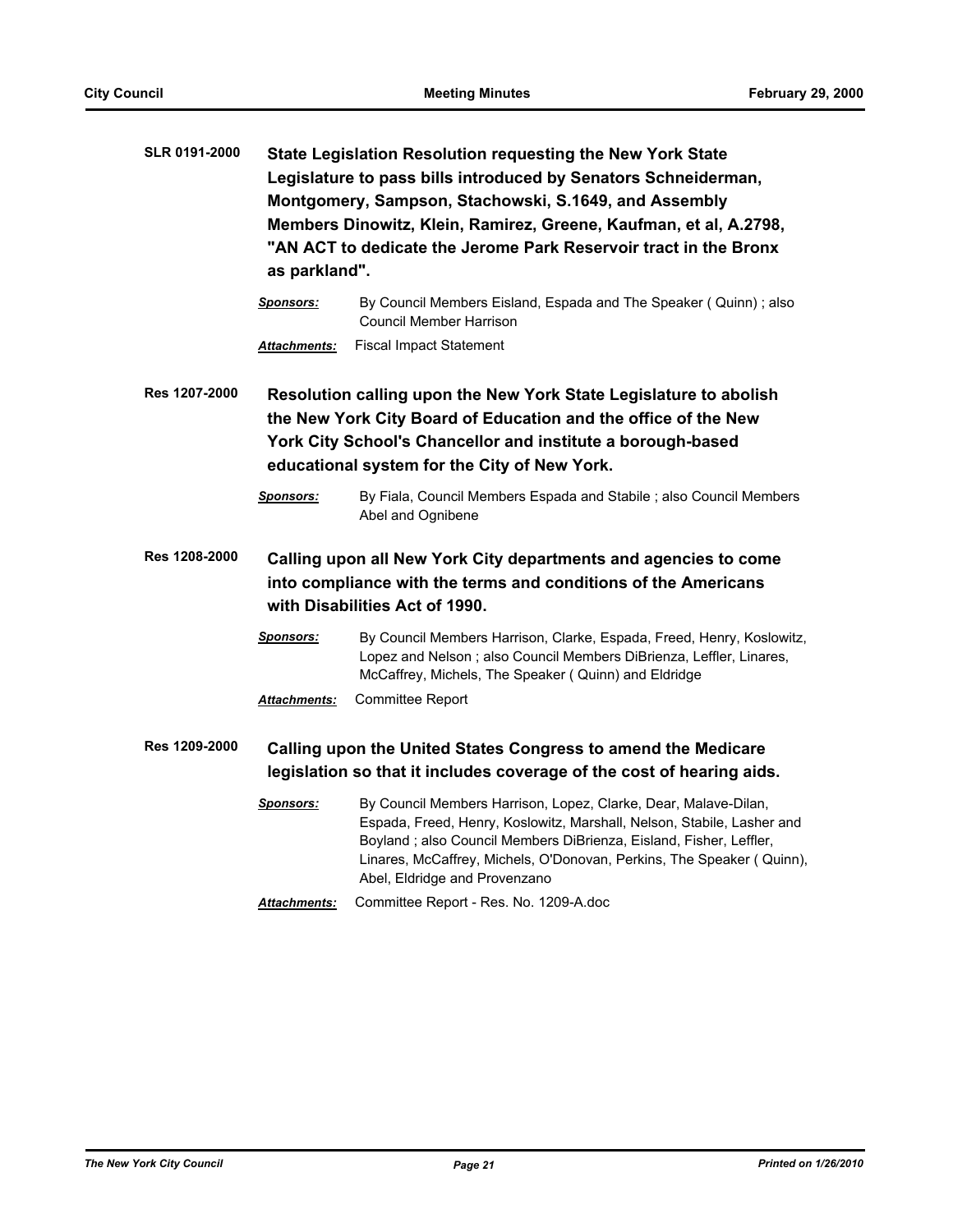| Res 1210-2000        | <b>Card Survey.</b>                                                                                                                                                                                                                                                                        | Resolution calling upon the Legislature of the State of New York to<br>take all such measures as are required to meet the standards<br>demanded by Mothers Against Drunk Driving and by Guide One<br>Foundation to achieve a rating of "A" in the organization's Report                                                                                                                                                                                                                                                                                                       |
|----------------------|--------------------------------------------------------------------------------------------------------------------------------------------------------------------------------------------------------------------------------------------------------------------------------------------|-------------------------------------------------------------------------------------------------------------------------------------------------------------------------------------------------------------------------------------------------------------------------------------------------------------------------------------------------------------------------------------------------------------------------------------------------------------------------------------------------------------------------------------------------------------------------------|
|                      | Sponsors:                                                                                                                                                                                                                                                                                  | By Council Members Harrison, Dear, Espada, Freed, Henry, Marshall,<br>Nelson and Stabile; also Council Members Eisland, Michels, O'Donovan,<br>Perkins and Provenzano                                                                                                                                                                                                                                                                                                                                                                                                         |
|                      | <b>Attachments:</b>                                                                                                                                                                                                                                                                        | Memo In Support                                                                                                                                                                                                                                                                                                                                                                                                                                                                                                                                                               |
| <b>SLR 0192-2000</b> |                                                                                                                                                                                                                                                                                            | State Legislation Resolution requesting the New York State<br>Legislature to pass a bill introduced by Committee on Rules,<br>A.8962, "AN ACT authorizing the city of New York to reconvey its<br>interest in certain real property acquired by in rem tax foreclosure<br>in the borough of Brooklyn to former owner Vincent Frangello,<br>notwithstanding expiration of the two year period within which<br>application may be made to the city to release its interest in<br>property thus acquired; Block No. 5228, Lot No. 37 on tax map for<br>the borough of Brooklyn". |
|                      | Sponsors:                                                                                                                                                                                                                                                                                  | By Council Member Henry ; also Council Member Abel                                                                                                                                                                                                                                                                                                                                                                                                                                                                                                                            |
| Res 1211-2000        | Resolution calling upon the State Legislature and Governor to<br>amend the State Tax Law to temporarily suspend the state sales tax<br>on home heating oil and to allow the City of New York to suspend<br>its local portion of the sales tax on home heating oil until March 31,<br>2001. |                                                                                                                                                                                                                                                                                                                                                                                                                                                                                                                                                                               |
|                      | <b>Sponsors:</b>                                                                                                                                                                                                                                                                           | By Council Members Leffler, Freed, Henry, Marshall, Nelson and Stabile;<br>also Council Members Berman, Eisland, Fisher, Harrison, Linares, Michels<br>and Watkins                                                                                                                                                                                                                                                                                                                                                                                                            |
| Int 0722-2000        |                                                                                                                                                                                                                                                                                            | A Local Law in relation to a corner name, W. Haywood Burns<br>Corner, Borough of Manhattan.                                                                                                                                                                                                                                                                                                                                                                                                                                                                                   |
|                      | <b>Sponsors:</b>                                                                                                                                                                                                                                                                           | By Council Members Michels, Marshall, Foster, Rivera, Carrion and<br>Golden; also Council Members Leffler, Linares and O'Donovan                                                                                                                                                                                                                                                                                                                                                                                                                                              |
|                      | Attachments:                                                                                                                                                                                                                                                                               | Committee Report, Fiscal Impact Statement                                                                                                                                                                                                                                                                                                                                                                                                                                                                                                                                     |
|                      | <b>Enactment No: 2000/034</b>                                                                                                                                                                                                                                                              |                                                                                                                                                                                                                                                                                                                                                                                                                                                                                                                                                                               |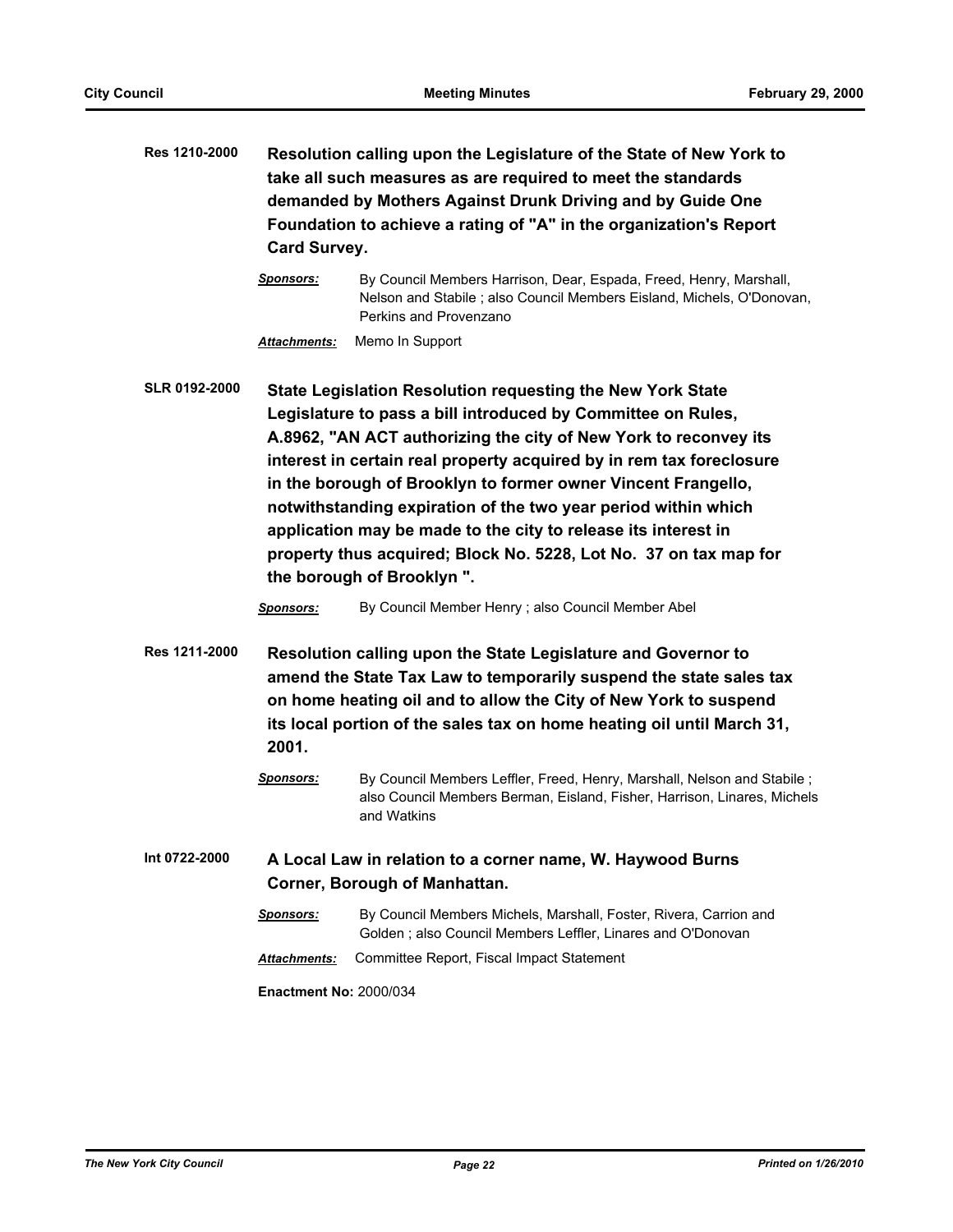| Res 1212-2000        |                                                                                                                                                                                                                                         | Resolution calling upon the appropriate committee of the City<br>Council to hold an oversight hearing on the introduction of<br>articulated buses by MTA New York City Transit to discuss their<br>impact on service and safety in communities throughout the City.                                                                                                                                                                                                                                                                                                                                                                         |
|----------------------|-----------------------------------------------------------------------------------------------------------------------------------------------------------------------------------------------------------------------------------------|---------------------------------------------------------------------------------------------------------------------------------------------------------------------------------------------------------------------------------------------------------------------------------------------------------------------------------------------------------------------------------------------------------------------------------------------------------------------------------------------------------------------------------------------------------------------------------------------------------------------------------------------|
|                      | <b>Sponsors:</b>                                                                                                                                                                                                                        | By The Speaker (Speaker Miller) and Council Members Moskowitz, Freed,<br>The Speaker (Quinn) and Reed; also Council Members Eisland, Fisher,<br>Harrison, Michels and Eldridge                                                                                                                                                                                                                                                                                                                                                                                                                                                              |
| <b>SLR 0193-2000</b> |                                                                                                                                                                                                                                         | State Legislation Resolution requesting the New York State<br>Legislature to pass bills introduced by Senator Marchi, S.6239 and<br>Assembly Member Straniere, A.9300, "AN ACT authorizing the city<br>of New York to reconvey its interest in certain real property<br>acquired by in rem tax foreclosure in the borough of Staten Island<br>to the former owners Philip and Georgette DePalma,<br>notwithstanding expiration of the two year period within which<br>application may be made to the city to release its interest in<br>property thus acquired; Block No. 238, Lot No. 136 on tax map for<br>the borough of Staten Island". |
|                      | <u>Sponsors:</u><br><u> Attachments:</u>                                                                                                                                                                                                | By Council Member O'Donovan ; also Council Member Abel<br>Committee Report                                                                                                                                                                                                                                                                                                                                                                                                                                                                                                                                                                  |
| Int 0723-2000        | A Local Law to amend the Administrative Code of the City of New<br>York, in relation to the acceptance of campaign contributions<br>subsequent to the date of election from previous contributors for<br>the purpose of debt repayment. |                                                                                                                                                                                                                                                                                                                                                                                                                                                                                                                                                                                                                                             |
|                      | <u>Sponsors:</u>                                                                                                                                                                                                                        | By Council Members Pinkett and Marshall ; also Council Member Harrison                                                                                                                                                                                                                                                                                                                                                                                                                                                                                                                                                                      |
|                      | Attachments:                                                                                                                                                                                                                            | Committee Report, Fiscal Impact Statement, Hearing Transcript                                                                                                                                                                                                                                                                                                                                                                                                                                                                                                                                                                               |
| Res 1213-2000        |                                                                                                                                                                                                                                         | Resolution recommending that a sister city relationship be<br>established between New York City and Lagos.                                                                                                                                                                                                                                                                                                                                                                                                                                                                                                                                  |
|                      | <b>Sponsors:</b>                                                                                                                                                                                                                        | By Council Members Pinkett, Clarke, Henry, Lopez and Marshall; also<br>Council Members Harrison, Leffler, Michels and Wooten                                                                                                                                                                                                                                                                                                                                                                                                                                                                                                                |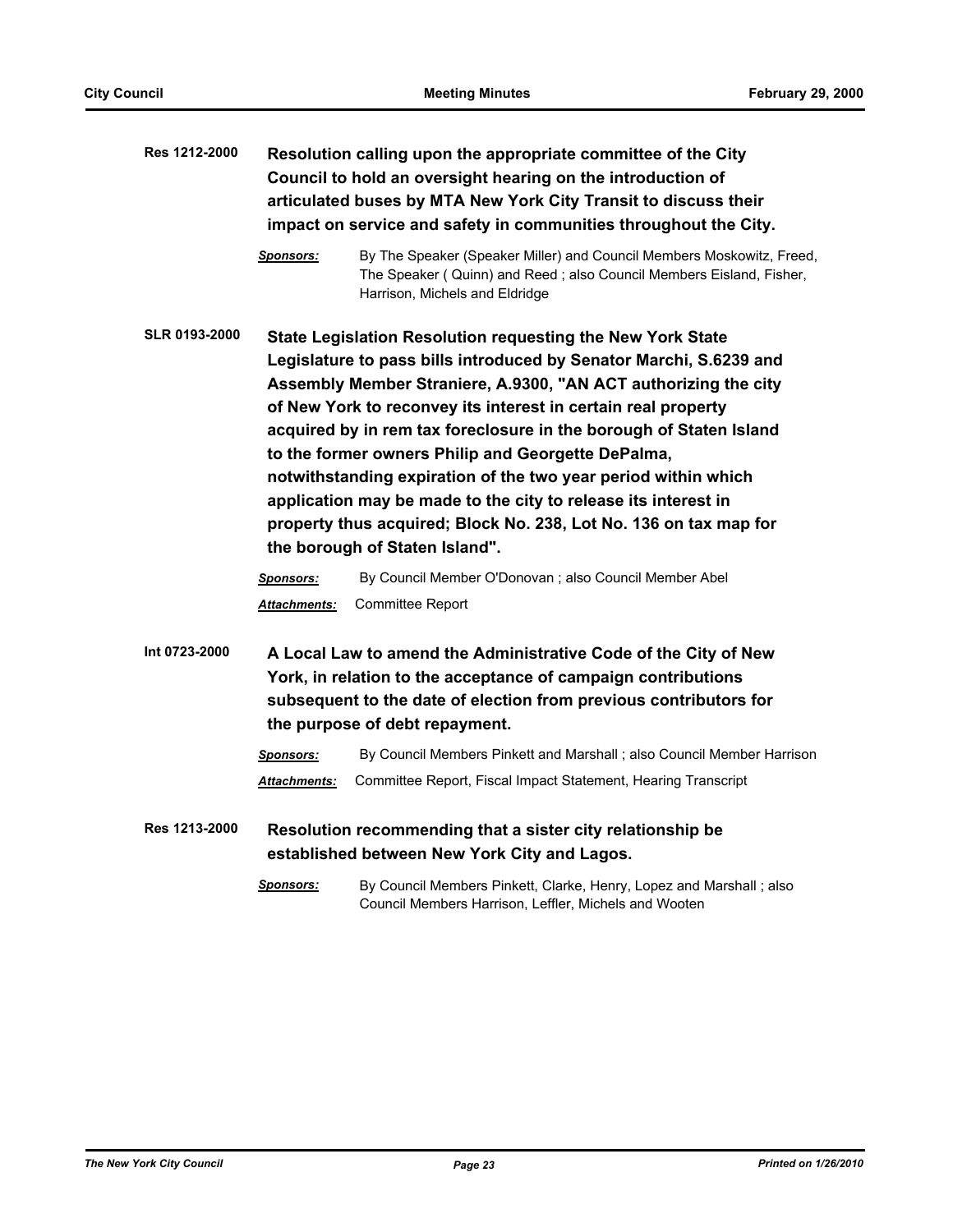**SLR 0194-2000 State Legislation Resolution requesting the New York State Legislature to pass a bill introduced by Assembly Member Mayersohn, A.9543, "AN ACT authorizing the city of New York to reconvey its interest in certain real property acquired by in rem tax foreclosure in the borough of Queens to the Arya Spiritual Center, Incorporated, notwithstanding expiration of the two year period within which application may be made to the city to release its interest in property thus acquired; Block No. 9592, Lot No. 95 on the tax map for the borough of Queens".**

*Sponsors:* By Rivera ; also Council Member Abel

**SLR 0195-2000 State Legislation Resolution requesting the New York State Legislature to pass bills introduced by Senator Leibell, S.6542, and Assembly Member Vitaliano, et al, A.9530, "AN ACT to amend the retirement and social security law, in relation to death benefits available to tier 2, 3 and 4 members of a public retirement system".**

*Sponsors:* By Rivera and Council Member Stabile ; also Council Members Harrison and Michels

**SLR 0196-2000 State Legislation Resolution requesting the New York State Legislature to pass bills introduced by Senator Spano, S.5714-A, and by the Committee on Rules, A.8139-A "AN ACT to amend the retirement and social security law, in relation to the application of the age fifty-seven retirement program, the mandated physically taxing program and the incumbent fifty-five/twenty-five program for certain employees and providing for the repeal of such provisions upon expiration thereof".**

*Sponsors:* By Rivera and Council Member Stabile ; also Council Member Harrison

**SLR 0197-2000 State Legislation Resolution requesting the New York State Legislature to pass bills introduced by Senator Leibell, S.5624-A, and by the Committee on Rules, A.8362-A, "AN ACT to amend the retirement and social security law, in relation to increased-take-home pay contributions made on behalf of certain members of New York city's public retirement systems".**

> *Sponsors:* By Rivera and Council Member Stabile ; also Council Members Harrison, Lopez and Michels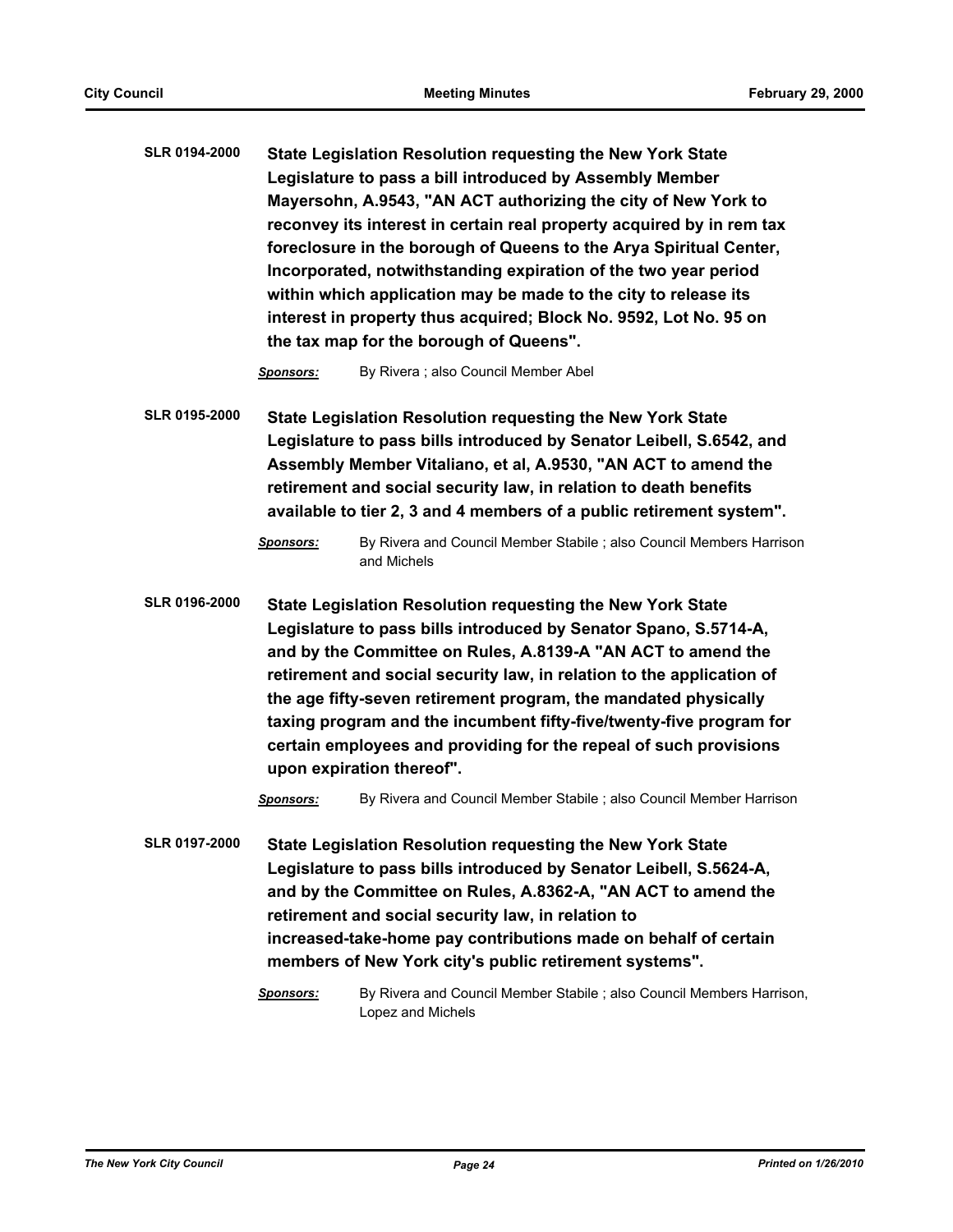| SLR 0198-2000        | State Legislation Resolution requesting the New York State<br>Legislature to pass bills introduced by Senators Maltese and<br>Velella, S.6364, and Assembly Member Pheffer, A.9374, "AN ACT to<br>amend the administrative code of the city of New York, in relation to<br>calculating the benefits payable by the police superior officers'<br>variable supplements fund provided for in such code". |                                                                                                                                                                                                                                                                                                                                                                                                       |
|----------------------|-------------------------------------------------------------------------------------------------------------------------------------------------------------------------------------------------------------------------------------------------------------------------------------------------------------------------------------------------------------------------------------------------------|-------------------------------------------------------------------------------------------------------------------------------------------------------------------------------------------------------------------------------------------------------------------------------------------------------------------------------------------------------------------------------------------------------|
|                      | <b>Sponsors:</b>                                                                                                                                                                                                                                                                                                                                                                                      | By Rivera and Council Member Stabile; also Council Members Harrison,<br>Michels and Provenzano                                                                                                                                                                                                                                                                                                        |
|                      | Attachments:                                                                                                                                                                                                                                                                                                                                                                                          | <b>Fiscal Impact Statement</b>                                                                                                                                                                                                                                                                                                                                                                        |
| <b>SLR 0199-2000</b> | retirement benefits".                                                                                                                                                                                                                                                                                                                                                                                 | State Legislation Resolution requesting the New York State<br>Legislature to pass bills introduced by Senator Johnson, S.3725-B,<br>and Assembly Member Sweeney, A.6904-B, "AN ACT to authorize<br>Edward J. Kiley to transfer certain prior service credit in the New<br>York city police pension fund to the New York state and local<br>employees' retirement system and providing for retroactive |
|                      | <b>Sponsors:</b>                                                                                                                                                                                                                                                                                                                                                                                      | By Rivera; also Council Members Harrison and Lopez                                                                                                                                                                                                                                                                                                                                                    |
| <b>SLR 0200-2000</b> | million or more".<br><b>Sponsors:</b>                                                                                                                                                                                                                                                                                                                                                                 | State Legislation Resolution requesting the New York State<br>Legislature to pass a bill introduced by Assembly Member Glick, et<br>al, A.3897-A, "AN ACT to amend the vehicle and traffic law, in<br>relation to the use of in-line skates in cities with a population of one<br>By Rivera ; also Council Member Michels                                                                             |
| SLR 0201-2000        | <b>State Legislation Resolution requesting the New York State</b><br>Legislature to pass a bill introduced by Assembly Member Brodsky,<br>A.9267, "AN ACT to amend the environmental conservation law, in<br>relation to charges for the use of public highways in cities having a<br>population in excess of one million".<br>By Rivera<br><b>Sponsors:</b>                                          |                                                                                                                                                                                                                                                                                                                                                                                                       |
| Int 0724-2000        |                                                                                                                                                                                                                                                                                                                                                                                                       | A Local Law to amend the administrative code of the city of New<br>York, in relation to the hours of operation of solid waste transfer<br>stations within the city.                                                                                                                                                                                                                                   |
|                      | <b>Sponsors:</b>                                                                                                                                                                                                                                                                                                                                                                                      | By Council Members Robles, Fisher, Rodriguez, Malave-Dilan, Espada,<br>Lopez, Marshall, Nelson and Reed; also Council Members DiBrienza,<br>Harrison and Wooten                                                                                                                                                                                                                                       |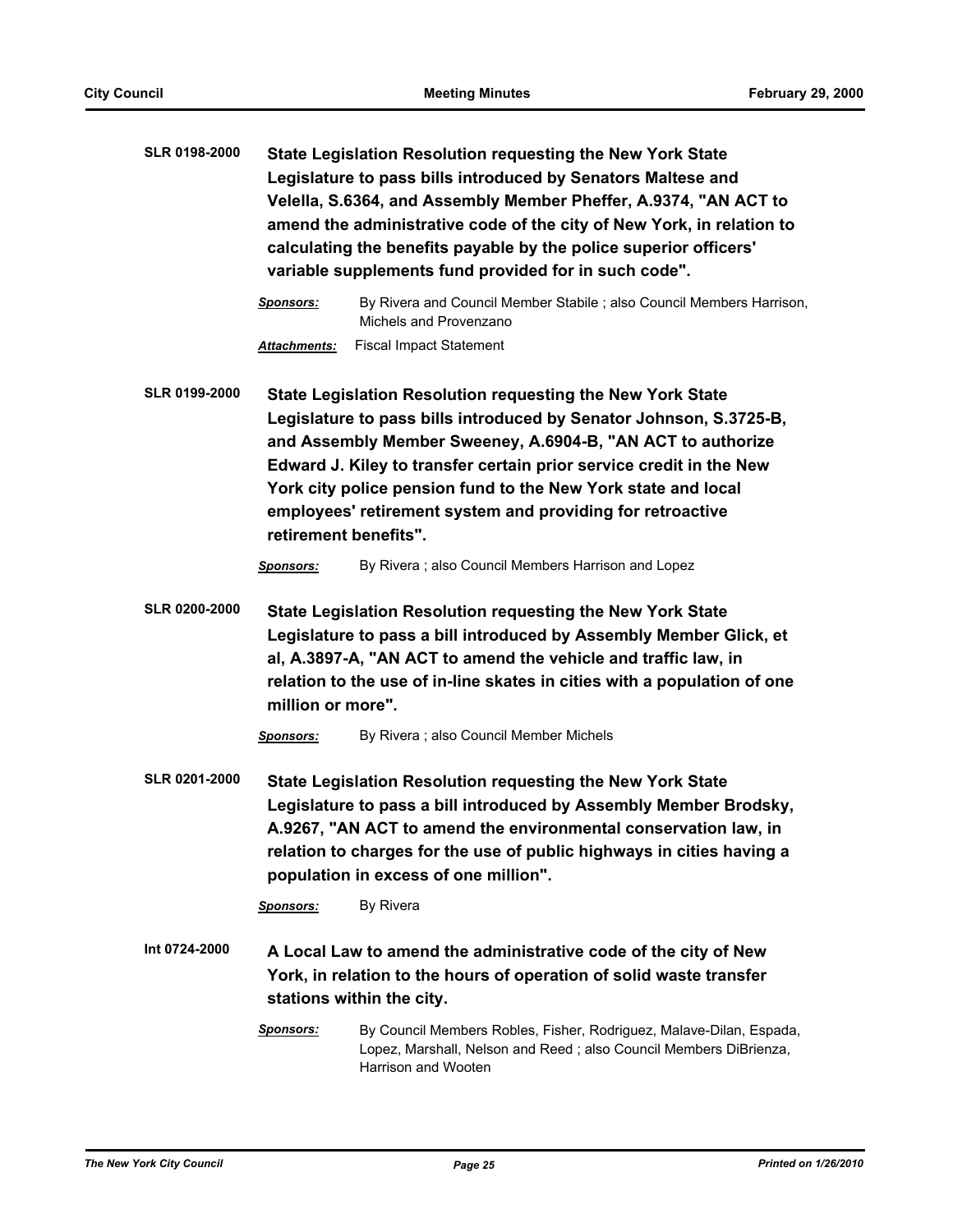| Int 0725-2000 |                               | A Local Law in relation to a street name, Chief Patrick Brennan<br>Way, Borough of Brooklyn.                                                                                                                                                                                                                           |  |  |
|---------------|-------------------------------|------------------------------------------------------------------------------------------------------------------------------------------------------------------------------------------------------------------------------------------------------------------------------------------------------------------------|--|--|
|               | <u>Sponsors:</u>              | By Council Members Rodriguez, DiBrienza, Golden, Dear, Freed, Nelson,<br>The Speaker (Quinn) and Clarke; also Council Members Fisher,<br>O'Donovan, Robles and Wooten                                                                                                                                                  |  |  |
|               | <b>Attachments:</b>           | <b>Fiscal Impact Statement</b>                                                                                                                                                                                                                                                                                         |  |  |
|               | <b>Enactment No: 2000/024</b> |                                                                                                                                                                                                                                                                                                                        |  |  |
| Int 0726-2000 |                               | A Local Law in relation to a street name, Raul Vasquez Jr. Place,<br>Borough of Brooklyn.                                                                                                                                                                                                                              |  |  |
|               | <b>Sponsors:</b>              | By Council Members Rodriguez and Malave-Dilan; also Council Members<br>Fisher, O'Donovan, Robles and Wooten                                                                                                                                                                                                            |  |  |
|               | <b>Attachments:</b>           | Fiscal Impact Statement, Committee Report                                                                                                                                                                                                                                                                              |  |  |
|               | <b>Enactment No: 2000/038</b> |                                                                                                                                                                                                                                                                                                                        |  |  |
| LU 0669-2000  |                               | The submission of a site plan by the New York City School<br>Construction Authority, pursuant to §1732 of the New York State<br>Public Authorities Law, for a school, P.S. 242-Q, to be located at<br>136-11 31st Road, Borough of Queens, Council District no. 20.<br>(Non-ULURP no. 20005196 SCQ)                    |  |  |
|               | <b>Sponsors:</b>              | By Council Member Eisland; also Council Member Harrison                                                                                                                                                                                                                                                                |  |  |
| LU 0670-2000  | District no. 34.              | Non-ULURP application no. N 970370 HGK, pursuant to §505 of the<br>General Municipal Law concerning the designation of the Maujer<br>Street Urban Renewal Area, Borough of Brooklyn in Council                                                                                                                         |  |  |
|               | <b>Sponsors:</b>              | By Council Member Eisland                                                                                                                                                                                                                                                                                              |  |  |
| LU 0671-2000  |                               | Uniform land use review procedure application no. C 970371 HUK,<br>pursuant to §197-c and §197-d of the New York City Charter of the<br>City of New York, and §505 of the General Municipal Law<br>concerning the approval of the Maujer Street Urban Renewal Plan,<br>Borough of Brooklyn in Council District no. 34. |  |  |
|               | Sponsors:                     | By Council Member Eisland                                                                                                                                                                                                                                                                                              |  |  |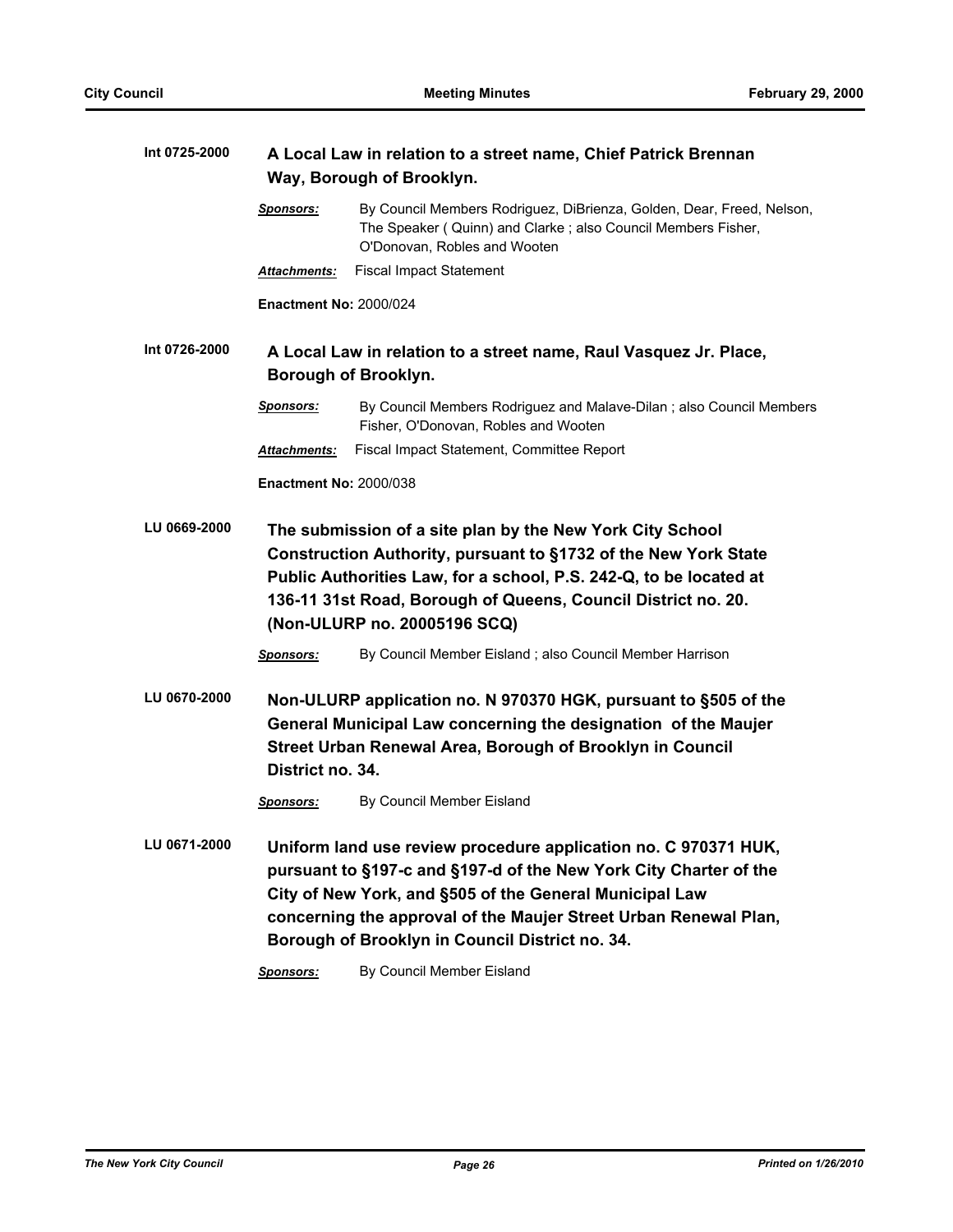| LU 0672-2000 | Uniform land use review procedure application no. C 970372 HDK,      |
|--------------|----------------------------------------------------------------------|
|              | pursuant to §197-c and §197-d of the New York City Charter,          |
|              | concerning the disposition of city-owned property, in Council        |
|              | District no. 34, Borough of Brooklyn. This application is subject to |
|              | review and action by the Land Use Committee only if appealed to      |
|              | the Council pursuant to Section 197-d(b)(2) of the Charter or called |
|              | up by vote of the Council pursuant to §197-d(b)(3) of the Charter.   |

**Sponsors:** By Council Member Eisland

**LU 0673-2000 Uniform land use review procedure, application no. C 000303 HUM, pursuant to §197-c and §197-d of the Charter of the City of New York and §505 of the General Municipal Law concerning the approval of an amendment to the West Side Urban Renewal Plan, Borough of Manhattan, in Council District no. 6.**

*Sponsors:* By Council Member Eisland

**LU 0674-2000 The submission of a site plan by the New York City School Construction Authority, pursuant to §1732 of the New York State Public Authorities Law, for a school, I.S.137-Q, to be located at 109-01 98th Street, Borough of Queens, Council District no. 32. (Non-ULURP no. 20005219 SCQ)**

*Sponsors:* By Council Member Eisland

**LU 0675-2000 Uniform Land Use Review Procedure application no. 960517 ZMR, pursuant to §197-c and §197-d of the New York City Charter, concerning changes to the zoning map, Borough of Staten Island, Council District no. 50.**

*Sponsors:* By Council Member Eisland

**LU 0676-2000 Application no. 20005240 HAX, an Urban Development Action Area Project known as Fairmount/Marmion, located in Community Board 6, Council District no. 15, Borough of the Bronx. This matter is subject to Council review and action pursuant to Article 16 of the New York General Municipal Law, at the request of the New York City Department of Housing Preservation and Development and pursuant to §696 of the General Municipal Law for a real property tax exemption.**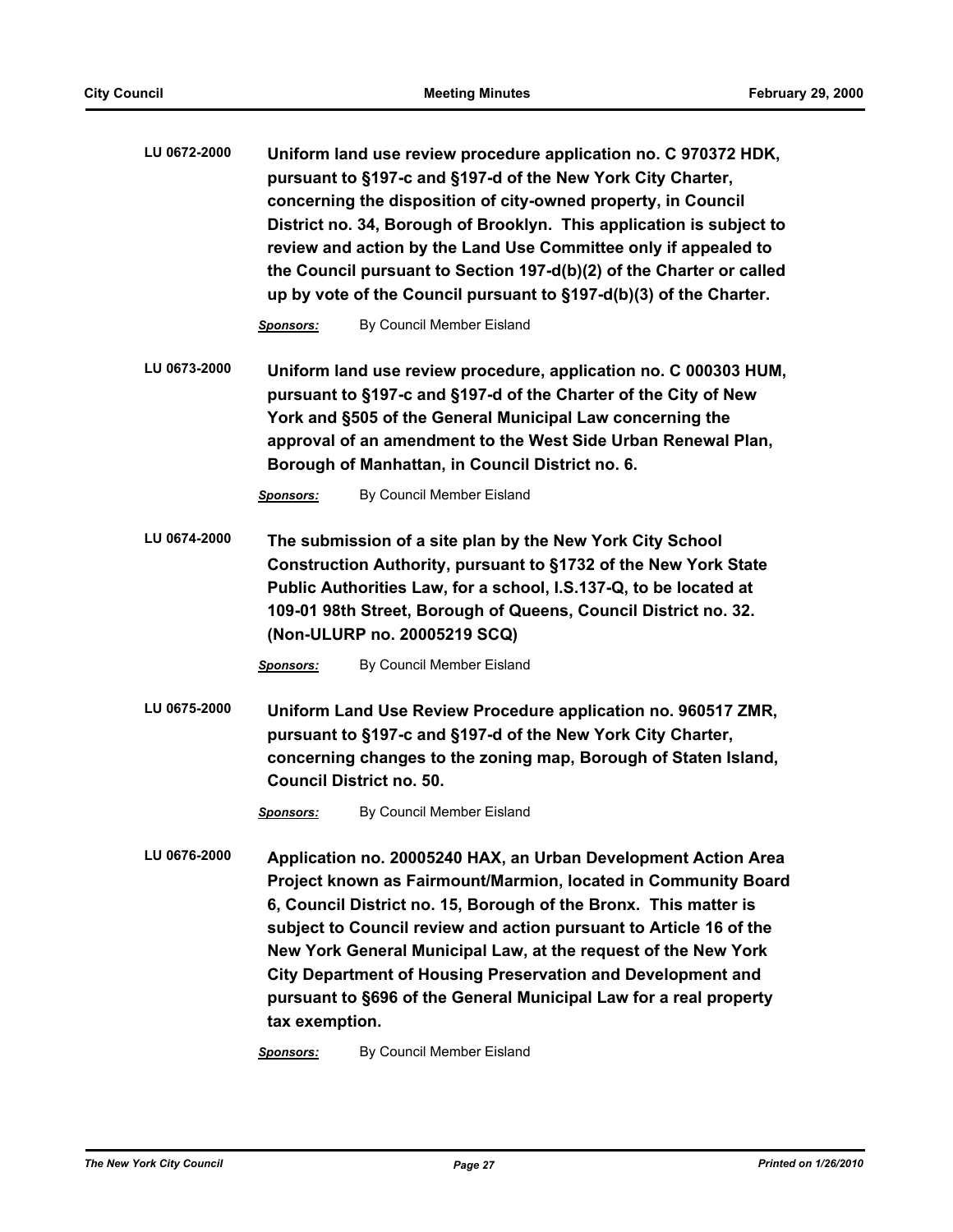**LU 0677-2000 Application no. 20005241 HAX, an Urban Development Action Area Project known as Stebbins/Bristow, located in Community Board 3, Council District no. 15, Borough of the Bronx. This matter is subject to Council review and action pursuant to Article 16 of the New York General Municipal Law, at the request of the New York City Department of Housing Preservation and Development, and pursuant to §696 of the General Municipal Law for a real property tax exemption.**

*Sponsors:* By Council Member Eisland

**LU 0678-2000 Application no. 20005242 HAX, an Urban Development Action Area Project, located at 429 East 157th Street, Council District no. 17, Borough of the Bronx. This matter is subject to Council review and action pursuant to Article 16 of the New York General Municipal Law, at the request of the New York City Department of Housing Preservation and Development and pursuant to Section 577 of the Private Housing Finance Law for a partial tax exemption.**

**Sponsors:** By Council Member Eisland

**LU 0679-2000 Application no. 20005243 HAX, an Urban Development Action Area Project, located at 1944 Loring Place, Council District no. 14, Borough of the Bronx. This matter is subject to Council review and action pursuant to Article 16 of the New York General Municipal Law, at the request of the New York City Department of Housing Preservation and Development and pursuant to Section 577 of the Private Housing Finance Law for a partial tax exemption**

*Sponsors:* By Council Member Eisland

**LU 0680-2000 Application no. 20005244 HAM, an Urban Development Action Area Project, located at 450 West 55th Street, Council District no. 3, Borough of Manhattan. This matter is subject to Council review and action pursuant to Article 16 of the New York General Municipal Law, at the request of the New York City Department of Housing Preservation and Development and pursuant to Section 577 of the Private Housing Finance Law for a partial tax exemption.**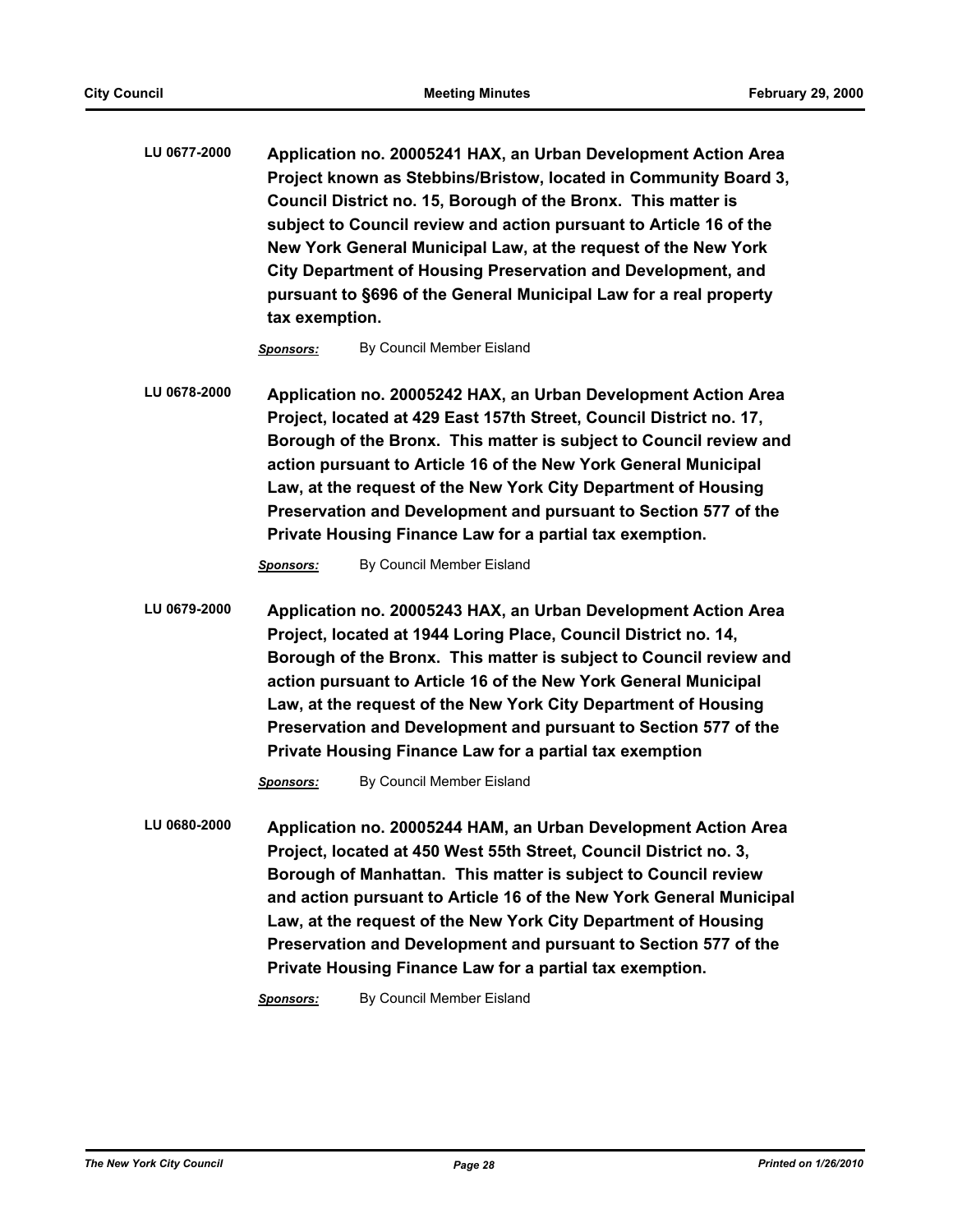**LU 0681-2000 Application no. 20005245 HAX, an Urban Development Action Area Project, located in Community Board 5, 7 and 8, Council Districts no. 14 and 15, Borough of the Bronx. This matter is subject to Council review and action pursuant to Article 16 of the New York General Municipal Law, at the request of the New York City Department of Housing Preservation and Development, and pursuant to §696 of the General Municipal Law for a real property tax exemption.**

*Sponsors:* By Council Member Eisland

**LU 0682-2000 Application no. 20005246 HAX, an Urban Development Action Area Project, located at 1118 Southern Boulevard, Council District no. 18, Borough of the Bronx. This matter is subject to Council review and action pursuant to Article 16 of the New York General Municipal Law, at the request of the New York City Department of Housing Preservation and Development.**

*Sponsors:* By Council Member Eisland

**LU 0683-2000 Application no. 20005247 HAX, an Urban Development Action Area Project, located at 2093 Davidson Avenue, Council District no. 14, Borough of the Bronx. This matter is subject to Council review and action pursuant to Article 16 of the New York General Municipal Law, at the request of the New York City Department of Housing Preservation and Development.**

*Sponsors:* By Council Member Eisland

**LU 0684-2000 Application no. 20005248 HAM, an Urban Development Action Area Project, located at 1509 Lexington Avenue, Council District no. 11, Borough of Manhattan. This matter is subject to Council review and action pursuant to Article 16 of the New York General Municipal Law, at the request of the New York City Department of Housing Preservation and Development.**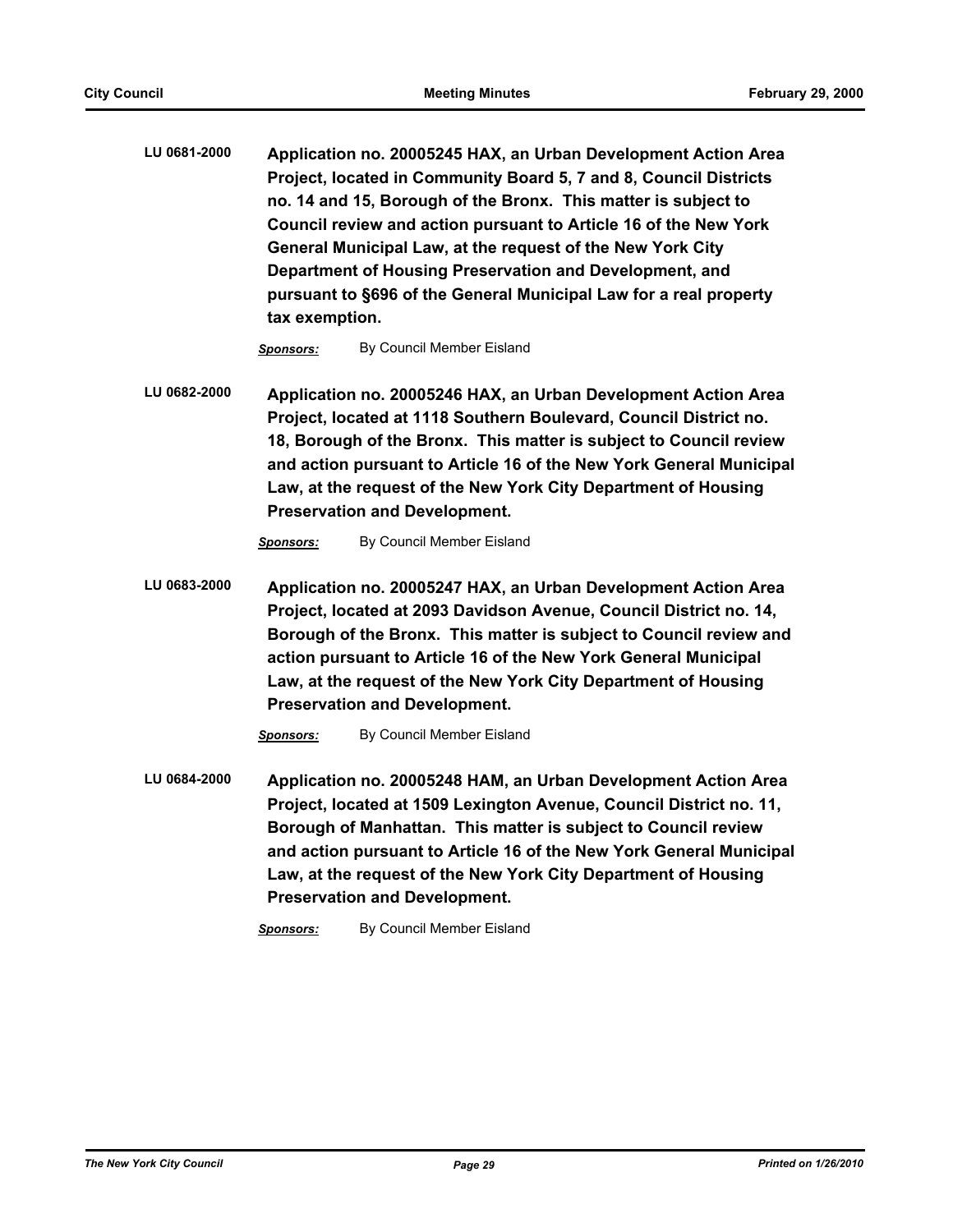**LU 0685-2000 Application no. 20005249 HAK, an Urban Development Action Area Project, located at 193 and 195 Richards Street, Council District no. 38, Borough of Brooklyn. This matter is subject to Council review and action pursuant to Article 16 of the New York General Municipal Law, at the request of the New York City Department of Housing Preservation and Development, and pursuant to §696 of the General Municipal Law for a real property tax exemption.**

*Sponsors:* By Council Member Eisland

**LU 0686-2000 Application no. 20005250 HAK, an Urban Development Action Area Project, located at 204 Tapscott Street, Council District no. 41, Borough of Brooklyn. This matter is subject to Council review and action pursuant to Article 16 of the New York General Municipal Law, at the request of the New York City Department of Housing Preservation and Development, and pursuant to §696 of the General Municipal Law for a real property tax exemption.**

*Sponsors:* By Council Member Eisland

**LU 0687-2000 Application no. 20005251 HAK, an Urban Development Action Area Project, located at 407, 409 and 435 New Jersey Avenue, Council District no. 37, Borough of Brooklyn. This matter is subject to Council review and action pursuant to Article 16 of the New York General Municipal Law, at the request of the New York City Department of Housing Preservation and Development.**

*Sponsors:* By Council Member Eisland

**LU 0688-2000 Application no. 20005252 HAM, an Urban Development Action Area Project, located at 457 West 166th Street and 2240 Amsterdam Avenue, Council District no. 10, Borough of Manhattan. This matter is subject to Council review and action pursuant to Article 16 of the New York General Municipal Law, at the request of the New York City Department of Housing Preservation and Development.**